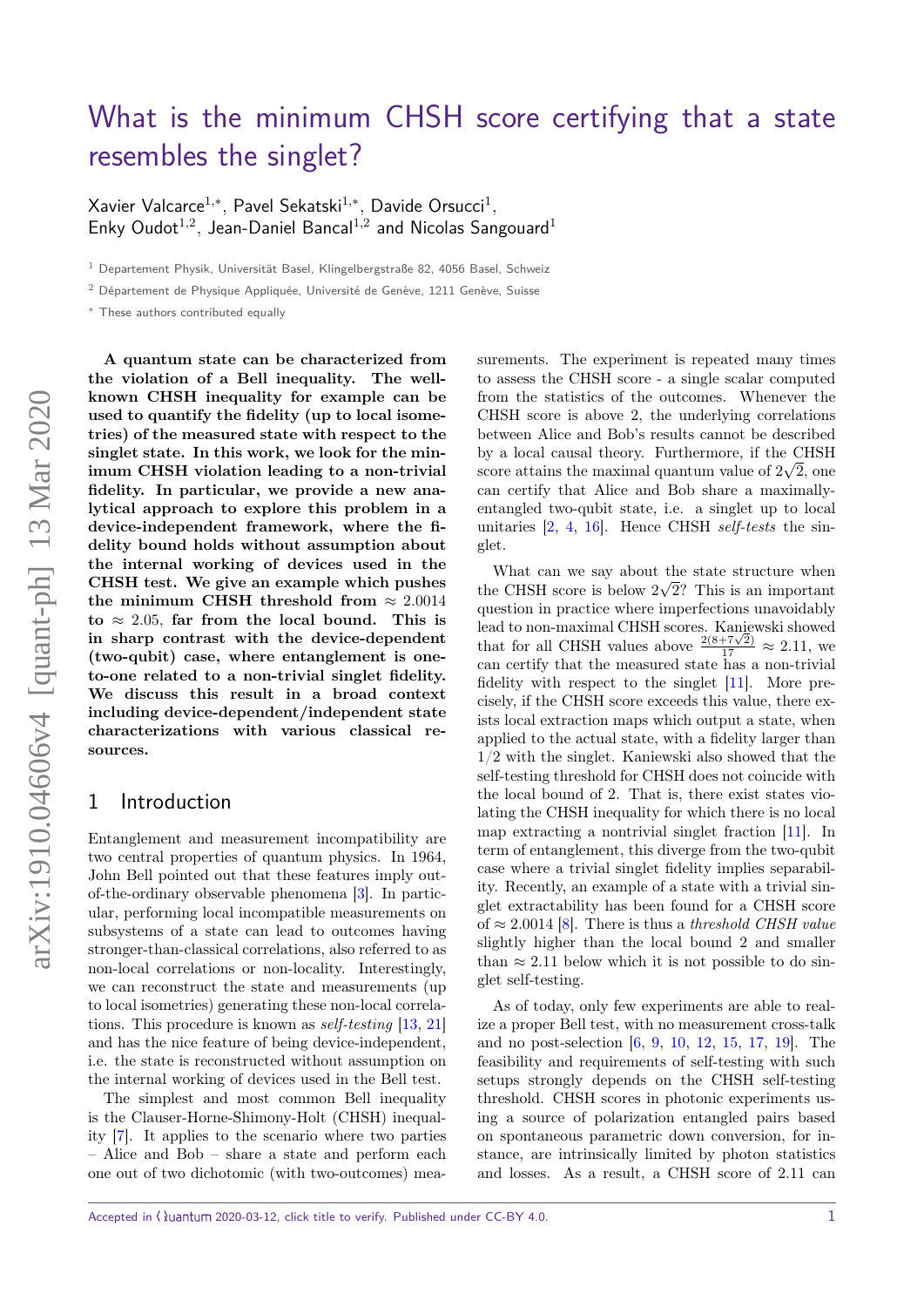only be achieved with an overall detection efficiency above  $\approx 90\%$  [\[5\]](#page-6-10), way beyond what has been reported so far [\[6,](#page-6-6) [9,](#page-6-7) [12,](#page-6-9) [19\]](#page-7-5). Experiments with individual atomic systems can potentially deliver high CHSH scores [\[10,](#page-6-8) [15,](#page-7-3) [17\]](#page-7-4) but they are currently limited by finite statistics. As far as we know, only two experiments so far [\[15,](#page-7-3) [17\]](#page-7-4) can guarantee a mean CHSH score larger than 2.11 with a confidence of 99% [\[1\]](#page-6-11). A high CHSH self-testing threshold would thus pose a serious experimental challenge. On the other hand, if the threshold score for self-testing is close to the local bound, there must exist better extraction maps than the ones proposed in Ref. [\[11\]](#page-6-4). Such maps could be used to significantly improve the robustness of a large class of self-tests. Discovering the threshold value for self-testing with the CHSH inequality, the most famous and commonly used Bell inequality, is thus both a natural and relevant question.

In this manuscript, we construct a two-qudit state (with a local dimension  $d = 6$ ) that has a trivial singlet extractability but nevertheless attains a CHSH value larger than 2*.*05*.* This is shown in Section [3](#page-2-0) right after the preliminary Section [2.](#page-1-0) Section [4](#page-5-0) discusses this threshold in the broader context of devicedependent and device-independent state characterizations with various classical resources.

### <span id="page-1-0"></span>2 Preliminaries

### 2.1 Self-testing

We consider a scenario where Alice and Bob have access to a source of quantum states that produces copies of an unknown state  $\rho_{AB} \in \mathcal{L}(\mathcal{H}_A \otimes \mathcal{H}_B)$ . They each have a measurement box with several setting choices delivering a measurement result in the form of a classical output. They ignore how the states are produced as well as the Hilbert space dimension. Similarly, they don't have a physical description of the measurement devices and don't know how they have been calibrated. For Alice and Bob, the source and measurement devices are thus black boxes. Nevertheless, they want to certify that  $\rho_{AB}$  contains the target state  $\Phi_{A'B'}^+$  from the sole knowledge of the measurement statistics. Obviously, such a deviceindependent characterization can only be done up to local basis choices. Furthermore, Alice's and Bob's systems might not contain subsystems whose Hilbert space dimension matches that of the reference state. But Alice and Bob can identify the target state by applying local isometries  $f_A$  and  $f_B$  on the state  $\rho_{AB}$ distributed by the source [\[13\]](#page-7-0). An isometry is an embedding of a system into an Hilbert space of larger dimension, followed by a unitary transformation on the whole space. Concretely, the extractability of the reference state  $\Phi_{A'B'}^+$  from the actual state can be defined as

<span id="page-1-2"></span>
$$
\Xi[\rho_{AB} \to \Phi_{A'B'}^+] =
$$
\n
$$
\sup_{f_A, f_B, \varrho_{\text{junk}}} F((f_A \otimes f_B)[\rho_{AB}], \Phi_{A'B'}^+ \otimes \varrho_{\text{junk}}),
$$
\n(1)

where  $F(\rho_0, \rho_1) = \left(\text{tr}[\sqrt{\rho_0^{1/2} \rho_1 \rho_0^{1/2}}]\right)^2$  is the square of the Uhlmann fidelity and  $\varrho_{\text{junk}}$  is an irrelevant state

of the auxiliary systems. One can think of isometries as the most general passive transformations. It is a mere basis choice in the big Hilbert space in which the system is embedded. Since the extractability is defined up to passive transformations, it tells one how much of the reference state is contained in  $\rho_{AB}$ .

Alternatively, the extractability can be defined after the auxiliary systems have been traced out. This comes from the fact that every quantum channel can be realized as a unitary acting on an extended space followed by a partial trace  $\frac{1}{1}$  $\frac{1}{1}$  $\frac{1}{1}$ . In this context Alice and Bob identify the reference state by applying local operations  $\Lambda_A$  and  $\Lambda_B$  on  $\rho_{AB}$ . It was shown in Ref. [\[18,](#page-7-6) Proposition 2] that the following definition of the extractability

$$
\Xi[\rho_{AB} \to \Phi_{A'B'}^+] = \sup_{\Lambda_A, \Lambda_B} F((\Lambda_A \otimes \Lambda_B)[\rho_{AB}], \Phi_{A',B'}^+),
$$
\n(2)

is equivalent to one given in Eq.  $(1)$ . Here  $\Lambda_A$ :  $\mathcal{L}(\mathcal{H}_A) \to \mathcal{L}(\mathbb{C}^2)$  (resp.  $\Lambda_B : \mathcal{L}(\mathcal{H}_B) \to \mathcal{L}(\mathbb{C}^2)$ ) is the extraction map – a completely positive trace pre-serving (CPTP) map – used by Alice (resp. Bob)<sup>[2](#page-1-3)</sup>. We note that  $F(\rho_0, \rho_1) = \text{tr}[\rho_0, \rho_1]$  whenever at least one of the two states  $\rho_0$  or  $\rho_1$  is pure. In the following we will simply denote the extractability of  $\rho_{AB}$  by  $E[\rho_{AB}]$ , as there will be no ambiguity on the reference state

$$
\Phi_{A'B'}^+ = |\Phi^+\rangle\langle\Phi^+|.\tag{3}
$$

Notice that  $\Xi[\rho_{AB}]$  is lower bounded by 1/2. This is, for any state, the two parties can always apply a quantum channel that discards the received state and prepares e.g.  $|0\rangle$ . The resulting fidelity is then

$$
\Xi[\rho_{AB}] \ge F(|0\rangle\langle 0| \otimes |0\rangle\langle 0|, \Phi_{A'B'}^+)=\frac{1}{2}.\tag{4}
$$

### 2.2 Self-testing from the CHSH score

While complicated measurement devices can be envisioned, we here consider the simplest case with two setting choices –  $A_x$  for Alice,  $B_y$  for Bob, with  ${x, y} \in \{0, 1\}$  – and with two outcomes  $\pm 1$ . We define the operator

$$
W_{AB} = A_0 \otimes (B_0 + B_1) + A_1 \otimes (B_0 - B_1) \tag{5}
$$

<span id="page-1-1"></span><sup>1</sup>In fact, any CPTP map  $\Lambda : \mathcal{L}(\mathcal{H}) \to \mathcal{L}(\mathcal{H}_*)$  can be realized as a global unitary acting on  $\mathcal{H} \otimes \mathcal{H}_*$ , followed by discarding the  $\tilde{\mathcal{H}}$  subsystem.

<span id="page-1-3"></span><sup>2</sup>The reference Hilbert spaces can be different from  $\mathbb{C}^2$  in general.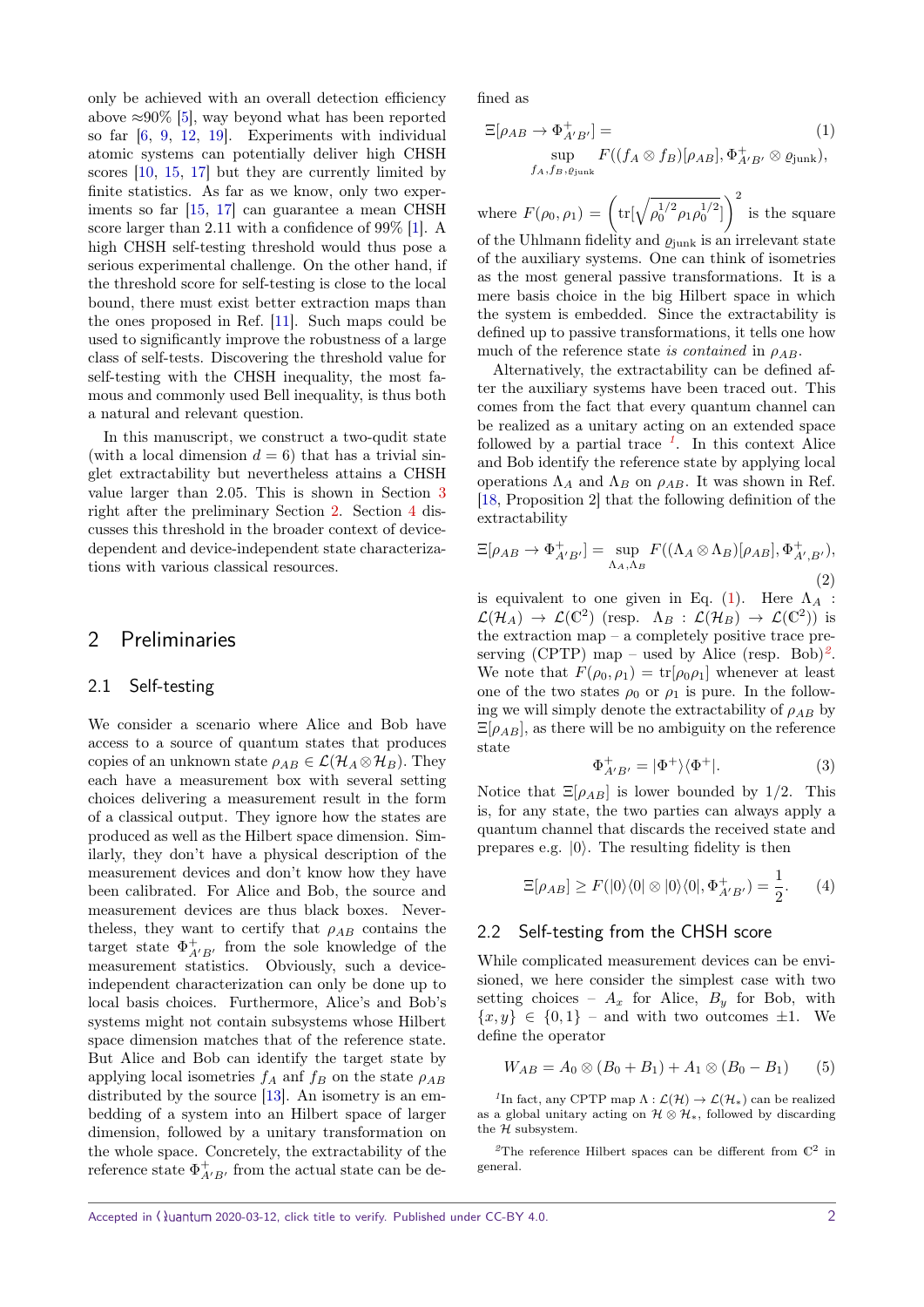whose expected value gives the CHSH score

$$
S = \text{tr}(W_{AB} \rho_{AB}).\tag{6}
$$

With a few steps, we can show that the singlet can be self-tested with the knowledge of *S* only. Using Jordan's lemma [\[21\]](#page-7-1), we first choose a basis such that the observables  $A_x$  and  $B_y$  are simultaneously block diagonal with blocks of size two that are given by

<span id="page-2-2"></span>
$$
A_0(\alpha) = Z, \qquad A_1(\alpha) = \cos(\alpha)Z + \sin(\alpha)X,
$$
  
\n
$$
B_0(\beta) = H_+, \qquad B_1(\beta) = \cos(\beta)H_+ + \sin(\beta)H_-\tag{7}
$$

 $\alpha, \beta$  are angles belonging to  $[0, \pi]$ . *X, Y, Z* denote the three Pauli matrices,  $H_{+} = \frac{1}{\sqrt{2}}$  $\frac{1}{2}(Z+X)$  and  $H_{-} = \frac{1}{\sqrt{2}}$  $\frac{1}{2}$ (*Z*−*X*). Trivially, the CHSH operator *W<sub>AB</sub>* inherits the block-diagonal structure, and thus can be expressed as a direct integral of two-qubit operators  $W_{AB} = \int_{\alpha,\beta}^{\oplus} d\alpha d\beta \ W_{AB}^{\alpha,\beta}$ . The quantum state  $\rho_{AB}$ on which the measurements are performed does not a priori need to have the block-diagonal structure of the measurement operators. However, this can be assumed without loss of generality. Indeed, as a first step of their extraction map, Alice and Bob can always locally perform a projection onto their respective orthogonal blocks

<span id="page-2-4"></span>
$$
\rho_{AB} \to \bar{\rho}_{AB} = \int_{\alpha,\beta}^{\oplus} d\alpha d\beta \ p(\alpha,\beta) \rho_{AB}^{\alpha,\beta}, \qquad (8)
$$

with  $p(\alpha, \beta)$  the probability for a successful projection onto the blocks parametrized by  $\alpha$  and  $\beta$ . The extractability of  $\rho_{AB}$  is thus larger or equal to that of  $\bar{\rho}_{AB}$ . At the same time, the two states  $\rho_{AB}$  and  $\bar{\rho}_{AB}$  give the same CHSH score, as follows from the block-diagonal structure of *WAB*. Hence, the state distributed by the source can be assumed to abide to the block diagonal structure of the observable  $A_x$  and  $B_y$ , and be a mixture of two-qubit states  $\rho_{AB}^{\alpha,\beta}$  across different blocks, that is

<span id="page-2-1"></span>
$$
\rho_{AB} = \int_{\alpha,\beta}^{\oplus} d\alpha d\beta \ p(\alpha,\beta) \rho_{AB}^{\alpha,\beta}.
$$
 (9)

Then, the extraction maps can also be constructed following the block structure

$$
\Lambda_A^{\alpha} : \mathcal{L}(\mathbb{C}^2) \to \mathcal{L}(\mathbb{C}^2) \qquad \Lambda_B^{\beta} : \mathcal{L}(\mathbb{C}^2) \to \mathcal{L}(\mathbb{C}^2), \tag{10}
$$

where the angles  $(\alpha, \beta)$  specify the blocks. We note that whenever Alice and Bob receive the component *ρ*<sup>α,β</sup>, Alice's map  $Λ_A^{\alpha}$  can not depend on the value of the parameter of Bob's map *β,* and similarly for Bob's map. Indeed, the values of angles are only available locally and contrary to e.g. entanglement theory, classical communication is not a passive transformation and thus cannot be used in self-testing. Hence, the singlet extractability for the state  $\rho_{AB}$  in Eq. [\(9\)](#page-2-1)

reads

$$
\Xi[\rho_{AB}] = (11)
$$
  
\n
$$
\sup_{\{\Lambda_A^{\alpha}, \Lambda_B^{\beta}\}} \int_{\alpha, \beta} d\alpha d\beta \ p(\alpha, \beta) \ F(\Lambda_A^{\alpha} \otimes \Lambda_B^{\beta}[\rho_{AB}^{\alpha, \beta}], \Phi_{A'B'}^+)
$$

where the maximization is taken over all qubit maps  $\Lambda_A^{\alpha}$ ,  $\Lambda_B^{\beta}$  for which  $p(\alpha, \beta) \neq 0$ . Fixing the dependence of the maps on the parameters  $\alpha$  and  $\beta$ , we can lower bound the fidelity between the reference state  $\Phi_{A'B}^+$ and all two qubit states  $\tau$  whose Bell score exceeds a certain value  $S'$  by solving the following optimization

$$
O_{\min}(S') = \min_{\alpha,\beta,\tau} F(\Lambda_A^{\alpha} \otimes \Lambda_B^{\beta}[\tau], \Phi_{A'B'}^{+}) \quad (12)
$$
  
s.t. 
$$
\text{tr}(W_{AB}^{\alpha,\beta}\tau) \ge S',
$$

$$
\tau \ge 0,
$$

$$
\text{tr}(\tau) = 1,
$$

$$
\tau^{\dagger} = \tau.
$$

The three last conditions ensure that  $\tau$  is a physical state. For every  $S'$ , we run a semi-definite optimization for a clever choice of maps [\[11\]](#page-6-4) over all possible states  $\tau$  for each set of angles and then minimize the overlap over the angles. Finally, we take the convex roof of  $O_{\text{min}}(S)$  which gives a lower bound on the extractability  $\Xi[\rho_{AB}]$ . The result shows that a non-trivial extractibility can be obtained as long as  $S \approx 2.11$  [\[11,](#page-6-4) [18\]](#page-7-6).

#### 2.3 CHSH Self-testing threshold

The CHSH self-testing threshold is given by

$$
\sup_{\rho_{AB}} \int_{\alpha,\beta} d\alpha d\beta \ p(\alpha,\beta) \text{tr}(W_{AB}^{\alpha,\beta} \rho_{AB}^{\alpha,\beta}) \qquad (13)
$$
  
s.t.  $\Xi[\rho_{AB}] \le \frac{1}{2}.$ 

Given the complexity of the expression, its direct maximization seems beyond reach. However, a lower bound on this threshold can be obtained by constructing a state with an extractability of 1/2 and a CHSH value higher than the local bound. We present such an example in the following section.

### <span id="page-2-0"></span>3 Lower bound on the CHSH selftesting threshold

### 3.1 Choice of measurements and state

<span id="page-2-3"></span>*A*

Following Ref. [\[8\]](#page-6-5), we consider the case where  $A_x$  and  $B_y$  are made with 3 blocks each that are parametrized by  $\alpha_i = i\pi/2$  for  $i \in \{0, 1, 2\}$  and similarly for  $\beta_j$ . Introducing the compact notation  $A_x^i = A_x(\alpha_i)$  and  $B_y^j = B_y(\beta_j)$ , Eq. [\(7\)](#page-2-2) implies that

$$
A_0^i = Z \t A_1^i \in \{Z, X, -Z\}_{i=0}^2
$$
  
\n
$$
B_0^j = H_+ \t B_1^j \in \{H_+, H_-, -H_+\}_{j=0}^2.
$$
\n(14)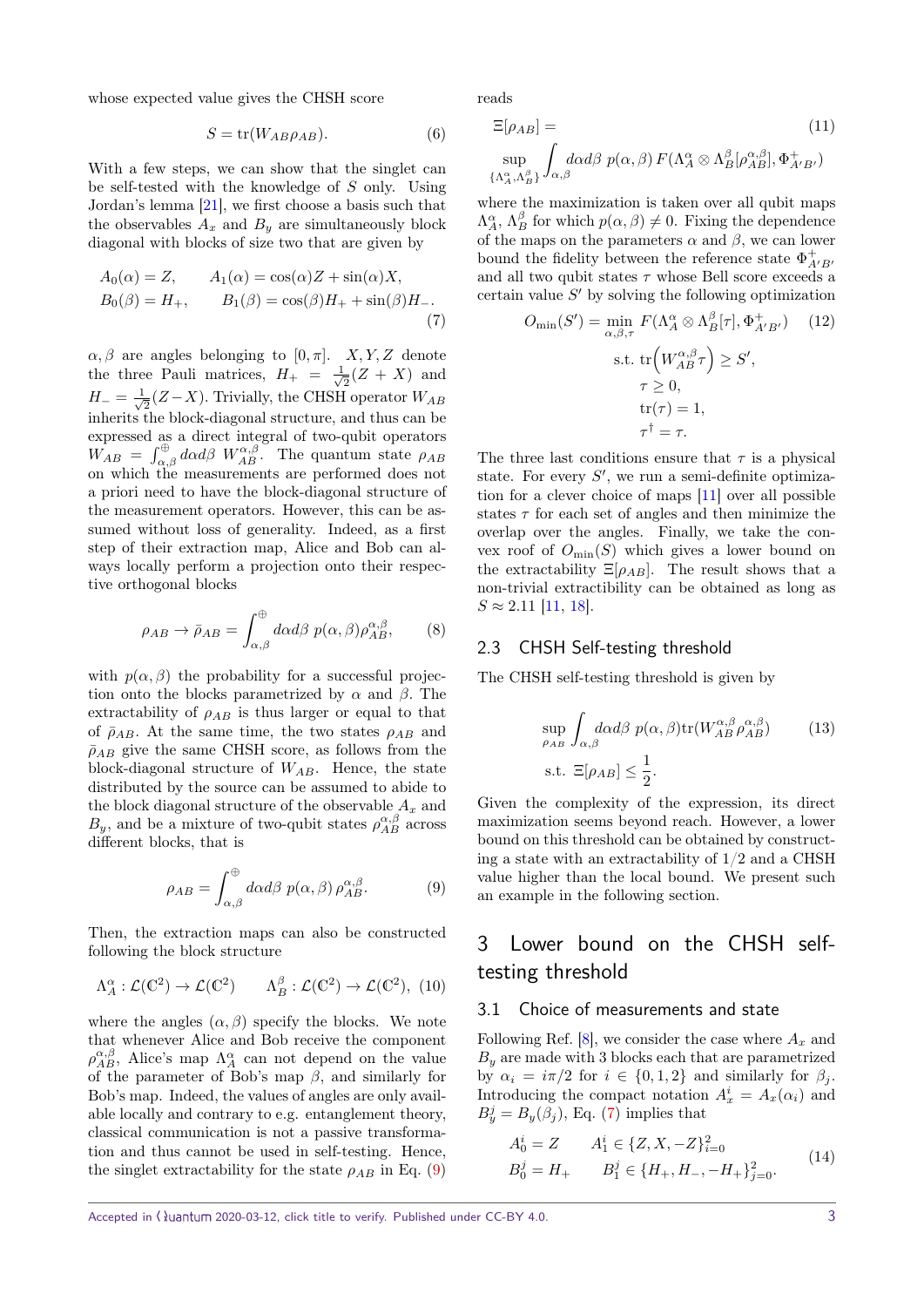

<span id="page-3-0"></span>Figure 1: Model of Alice's measurement in the Bell scenario we study. Alice inputs her choice of measurement *x*. The corresponding observable *A<sup>x</sup>* can be seen as a combination of a projector on a classical register and a qubit measurement. The result of the projection Π*<sup>i</sup>* is a classical bit *i* which is attached to a specific qubit measurement  $A_x^i$ . The outcome *a* of the qubit measurement is forwarded outside the measurement box, i.e. is accessible to Alice.

For convenience, we decompose the Hilbert spaces  $\mathcal{H}_{A(B)} = \mathcal{H}_{l} \otimes \mathbb{C}^{2}$  as a tensor product between the 3-dimensional Hilbert space that carries the label of the block  $|i\rangle \in \mathcal{H}_l$  ( $|j\rangle \in \mathcal{H}_l$ ) for  $i, j = 0, 1, 2$  and a qubit space  $\mathbb{C}^2$  on which the measurement operators act as  $A_x^i$  and  $B_y^j$ . The measurement operators of Alice (same holds for Bob) then take the form

$$
A_x = \sum_{i=0}^{2} |i\rangle\langle i| \otimes A_x^i.
$$
 (15)

as sketched in Fig. [1.](#page-3-0) This decomposition of measurements implies the following form for the CHSH operator,

$$
W_{AB} = \sum_{i,j=0}^{2} |i\rangle\langle i|_{A} \otimes |j\rangle\langle j|_{B} \otimes W_{AB}^{ij}, \qquad (16)
$$

where the expression of each two-qubit observable  $W_{AB}^{ij}$  is given in Table [1.](#page-3-1)

$$
\begin{array}{c|c|c} W_{AB}^{ij} & j=0 & j=1 & j=2\\ \hline i=0 & 2Z \otimes H_+ & 2Z \otimes H_+ & 2Z \otimes H_+\\ i=1 & 2Z \otimes H_+ & \sqrt{2}(X \otimes X + Z \otimes Z) & 2X \otimes H_+\\ i=2 & 2Z \otimes H_+ & 2Z \otimes H_- & -2Z \otimes H_+ \end{array}
$$

<span id="page-3-1"></span>Table 1: Explicit expression of each two-qubit observable involved in the CHSH operator.

We choose a state with a similar structure to the one of the Bell operator, that is

<span id="page-3-2"></span>
$$
\rho_{AB} = \nu |1\rangle\langle 1| \otimes |1\rangle\langle 1| \otimes \rho_{AB}^{11}
$$

$$
+ (1 - \nu) \sum_{\substack{i,j=0 \ i,j=0}}^2 p_{ij} |i\rangle\langle i| \otimes |j\rangle\langle j| \otimes \rho_{AB}^{ij}, \quad (17)
$$

where  $\nu \in [0, 1]$  and  $p_{ij}$  are coefficients summing up to 1. Here, the sum runs on all pairs  $(i, j)$ , except  $(1, 1)$  and  $\rho_{AB}^{ij}$  are two-qubit states of the form

<span id="page-3-4"></span>
$$
\rho_{AB}^{11} = |\Phi^{+}\rangle\langle\Phi^{+}|
$$

$$
\rho_{AB}^{21} = \frac{1}{4} (\mathbb{1} \otimes \mathbb{1} + Z \otimes H_{-})
$$

$$
\rho_{AB}^{22} = \frac{1}{4} (\mathbb{1} - Z) \otimes (\mathbb{1} + H_{+})
$$

$$
\rho_{AB}^{00} = \rho_{AB}^{02} = \rho_{AB}^{20} = \frac{1}{4} (\mathbb{1} + Z) \otimes (\mathbb{1} + H_{+}),
$$

$$
(18)
$$

with  $p_{ij} = 0$  for all other values of *i* and *j*. Any such state  $\rho_{AB}^{ij}$   $\forall$   $\{i,j\} \neq \{1,1\}$  has a contribution to the CHSH score  $tr(W_{AB}^{ij}\rho_{AB}^{ij})=2$ . By construction, the choice of measurements  $(14)$  and state  $(17)$  thus the choice of measurements (14) and state (17) thus<br>leads to a CHSH score  $S = 2 + (2\sqrt{2} - 2)\nu$  which is independent of the choice of coefficients  $p_{ij}$ .

### 3.2 Parametrization of a single-qubit channel

The quantity of interest being the extractabilty of the qubit state  $\rho_{AB}$ , we need a parametrisation of local maps. As we are interested in the average fidelity which is linear in all channels involved, we can always assume all the channels to be extremal. Singlequbit CPTP maps have been studied in depth by Verstraete and Verschelde in Ref. [\[20\]](#page-7-7). It was shown that extremal single-qubit CPTP maps are either unitary transformations or rank 2 maps characterized by the following Kraus operators

<span id="page-3-3"></span>
$$
K_0 = U \begin{pmatrix} s_0 \\ s_1 \end{pmatrix} V^{\dagger} \tag{19}
$$

$$
K_1 = U \left( \sqrt{1 - s_0^2} \sqrt{1 - s_1^2} \right) V^{\dagger} \qquad (20)
$$

where  $s_0, s_1 \in [0, 1]$ , *U* and *V* are unitaries. The unitary transformations can be obtained by setting  $s_0 = s_1 = 1.$ 

The Bloch vector representation **v** of a qubit density matrix  $\rho = \frac{1}{2}(\mathbb{1} + \boldsymbol{\sigma}^{\dagger} \mathbf{v}))$  is defined by it's expansion in the Pauli oparators  $\sigma = (XYZ)$ . Accordingly, any CPTP map can be represented as an affine transformation of the Bloch ball. Concretely, the affine representation of a CPTP map  $\Lambda$  is given by a vector **a** and a matrix *M* such that for any **v**

$$
\Lambda[\frac{1}{2}(\mathbb{1} + \boldsymbol{\sigma}^{\dagger}\mathbf{v})] = \frac{1}{2}(\mathbb{1} + \boldsymbol{\sigma}^{\dagger}(\mathbf{a} + M\mathbf{v})).
$$
 (21)

Accepted in  $\langle \lambda \rangle$ uantum 2020-03-12, click title to verify. Published under CC-BY 4.0. 4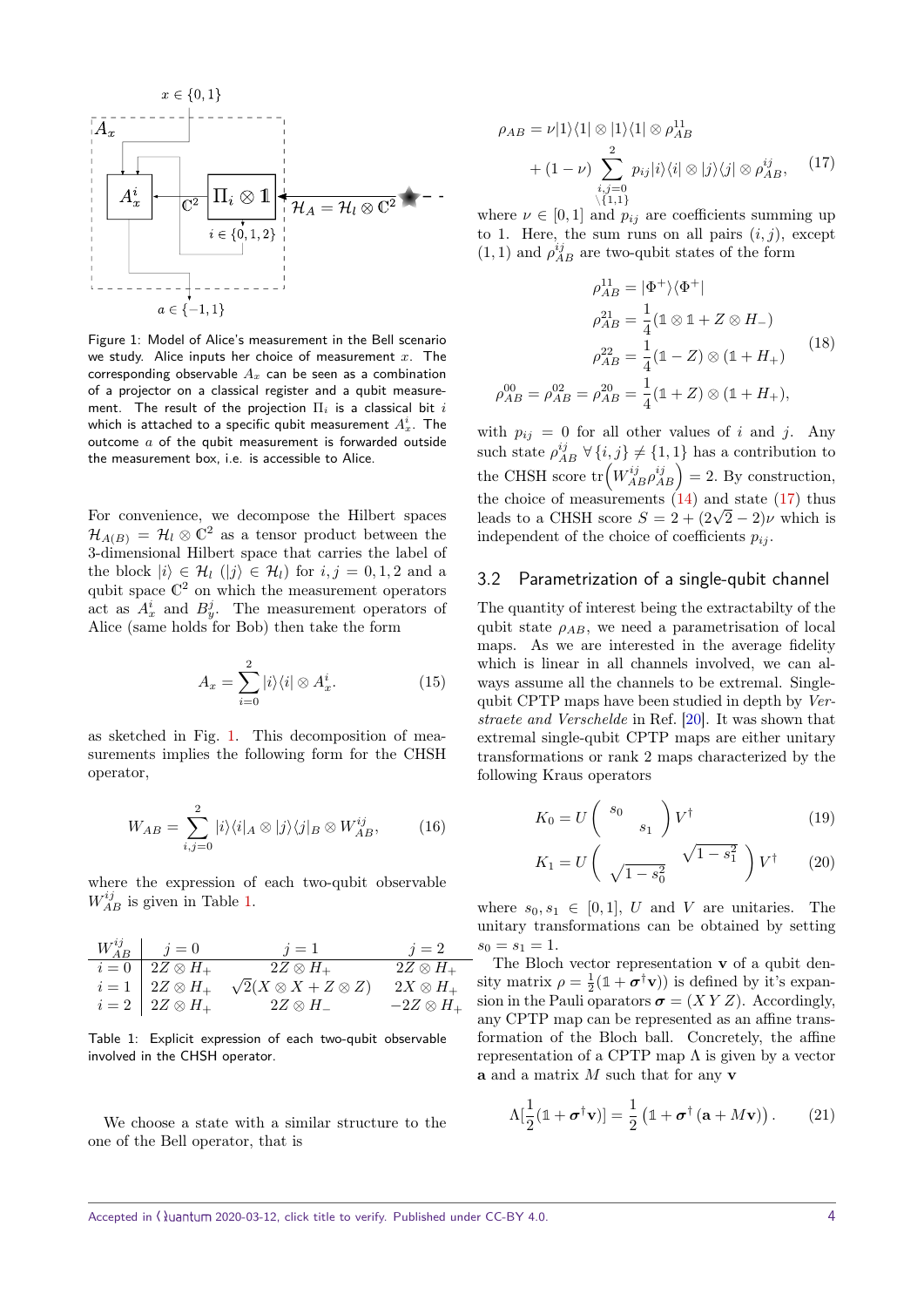Form the Kraus representation of an extremal rank 2 maps in Eq. [\(19\)](#page-3-3), it is straightforward to find its affine representation

$$
\mathbf{a} = R_U \begin{pmatrix} 0 \\ 0 \\ s_0^2 - s_1^2 \end{pmatrix} \quad M = R_U \begin{pmatrix} s_0 s_1 + \sqrt{(1 - s_0^2)(1 - s_1^2)} \\ s_0 s_1 \end{pmatrix}
$$

where  $R_U$  and  $R_V$  are rotations in  $SO(3)$ , cf. App. [A.](#page-7-8) In the following, the affine representation of Alice's (resp. Bob's) map  $\Lambda_A^i$  (resp.  $\Lambda_B^j$ ) performed for register *i* (resp. *j*) is denoted by the pair  $(\mathbf{a}_i, M_A^i)$  (resp.  $({\bf b}_j,M_B^j)).$ 

#### <span id="page-4-4"></span>3.3 Relaxation of single-qubit maps

Let us focus on the registers on *corners*, i.e.  $i, j \neq 1$ . First, we remark that the states  $\rho_{AB}^{ij}$  on these blocks only involve a single traceless operator  $Z(H_+)$  on Alice's side (Bob's side). Therefore, from the matrix part  $M_A^i$  of the affine representation of the map  $\Lambda_A^i$ , only the vector

$$
\zeta_i = M_A^i \hat{\mathbf{z}} \tag{23}
$$

is relevant for the extracted fidelity. We thus want to express the completely positive (CP) constraint in term of  $(a_i, \zeta_i)$  directly. To do so we notice that by definition of the operator norm

$$
|\zeta_i| \le ||M_A^i|| = s_0 s_1 + \sqrt{(1 - s_0^2)(1 - s_1^2)}, \qquad (24)
$$

where the last expression is the largest singular value and the operator norm of  $M_A^i$ , as parametrized by  $s_0, s_1 \in [0, 1]$  accordingly to Eq. [\(22\)](#page-4-0). Using  $s_0 =$  $\cos(\tilde{a}_0)$  and  $s_1 = \cos(\tilde{a}_1)$ , we get from the same equation

$$
|\mathbf{a}_{i}|^{2} + |\zeta_{i}|^{2}
$$
  
\n
$$
\leq (s_{0}^{2} - s_{1}^{2})^{2} + (s_{0}s_{1} + \sqrt{(1 - s_{0}^{2})(1 - s_{1}^{2})})^{2}
$$
  
\n
$$
= (\cos^{2}(\tilde{a}_{0}) - \cos^{2}(\tilde{a}_{1}))^{2} + \cos^{2}(\tilde{a}_{0} - \tilde{a}_{1})
$$
  
\n
$$
= 1 - \cos^{2}(\tilde{a}_{0} + \tilde{a}_{1}) \sin^{2}(\tilde{a}_{0} - \tilde{a}_{1}).
$$
\n(25)

It follows that

<span id="page-4-1"></span>
$$
a_i^2 + |\zeta_i|^2 \le 1\tag{26}
$$

with  $|\mathbf{a}_i| = a_i$ . Obviously, the same holds for the map  $\Lambda_j^B$ , i.e.

<span id="page-4-2"></span>
$$
b_j^2 + |\eta_j|^2 \le 1\tag{27}
$$

where  $\eta_j = M_B^j \hat{\mathbf{h}}$ . Hence the maximization over the maps  $(\mathbf{a}_i, M_A^i)$  and  $(\mathbf{b}_j, M_B^j)$  boils down to a search through  $(\mathbf{a}_i, \zeta_i)$  and  $(\mathbf{b}_j, \eta_j)$  with the constraints of Eqs.  $(26)-(27)$  $(26)-(27)$  $(26)-(27)$ .

<span id="page-4-0"></span>
$$
s_0 s_1 - \sqrt{(1 - s_0^2)(1 - s_1^2)} - 1 + s_0^2 + s_1^2
$$

$$
-1 + s_0^2 + s_1^2
$$

$$
(22)
$$

### 3.4 Construction of the example

We shall now construct an explicit example of a state of the form  $(17)-(18)$  $(17)-(18)$  $(17)-(18)$  leading to a CHSH score  $> 2$ while having an extractability of at most  $\frac{1}{2}$ . Such a construction seems challenging at first sight since the extractability is defined from a maximization over all maps, but the previous parametrization of one qubit channels helps significantly simplifying this maximization. Concretely, we consider states *ρAB* that are mixtures between the singlet state, the four corners states  $\rho_{AB}^{ij}$  with  $i, j = 0$  or 2 and  $\rho_{AB}^{21}$ . We bound the fidelity with respect to the singlet of such states from the parameters of maps  $\Lambda_A^1$ ,  $\Lambda_A^2$  and  $\Lambda_B^1$ only. For fixed weights of components of  $\rho_{AB}$ , we maximize the fidelity over these parameters. We vary the weights until we find the highest Bell score with a state having an extractibility upper bounded by 1/2.

We start by fixing the weights of specific corner states to

$$
p_{00} = p_{02} = \frac{1}{2} p_C q,
$$
  
\n
$$
p_{20} = p_{22} = \frac{1}{2} p_C (1 - q)
$$
\n
$$
p_{21} = 1 - p_C
$$
\n(28)

<span id="page-4-3"></span>where  $p_C, q \in [0, 1]$ . Using the action of the maps

$$
\Lambda_A^i : \frac{1}{2} (\mathbb{1} \pm Z) \mapsto \frac{1}{2} (\mathbb{1} + \boldsymbol{\sigma}^\dagger (\mathbf{a}_i \pm \zeta_i))
$$
\n
$$
\Lambda_B^j : \frac{1}{2} (\mathbb{1} + H) \mapsto \frac{1}{2} (\mathbb{1} + \boldsymbol{\sigma}^\dagger (\mathbf{b}_j + \boldsymbol{\eta}_j))
$$
\n(29)

and the relaxation presented above, we can bound the fidelity with respect to the singlet of the state  $\rho_c = 1/p_C \sum_{i,j=0,2} p_{ij} |i\rangle\langle i| \otimes |j\rangle\langle j| \otimes \rho_A^{ij}$  $\sum$  $p_{AB}^{ij}$  with  $p_C =$  $i,j=0,2$   $pi_j$ . In particular, we show in App. [B.1](#page-8-0) that  $F_C \leq \frac{1}{4}(1 + \epsilon_C)$  where

$$
\epsilon_C = \sqrt{(q + (1 - q)a_2)^2 + (1 - q)^2 |\zeta_2|^2}.
$$
 (30)

In the same appendix we also prove that setting  $q = \frac{1}{2}$  is the most constraining case for the singlet extractability. The previous inequality only depends on the parameters of  $\Lambda_A^2$ . For example, this implies that unital maps  $(a_2 = 0)$  can at best give a fidelity  $F_C = \frac{2+\sqrt{2}}{8} < \frac{1}{2}$ .

In App. [B.2,](#page-9-0) we consider  $\rho_{AB}^{21}$  and show that its fidelity after extraction  $F_{21} \n\t\leq \frac{1}{4}(1 + \epsilon_{21})$  is such that

$$
\epsilon_{21} = a_2 b_1 + |\zeta_2| \sigma_{\text{max}}(M_B^1). \tag{31}
$$

Accepted in  $\langle \rangle$ uantum 2020-03-12, click title to verify. Published under CC-BY 4.0. 5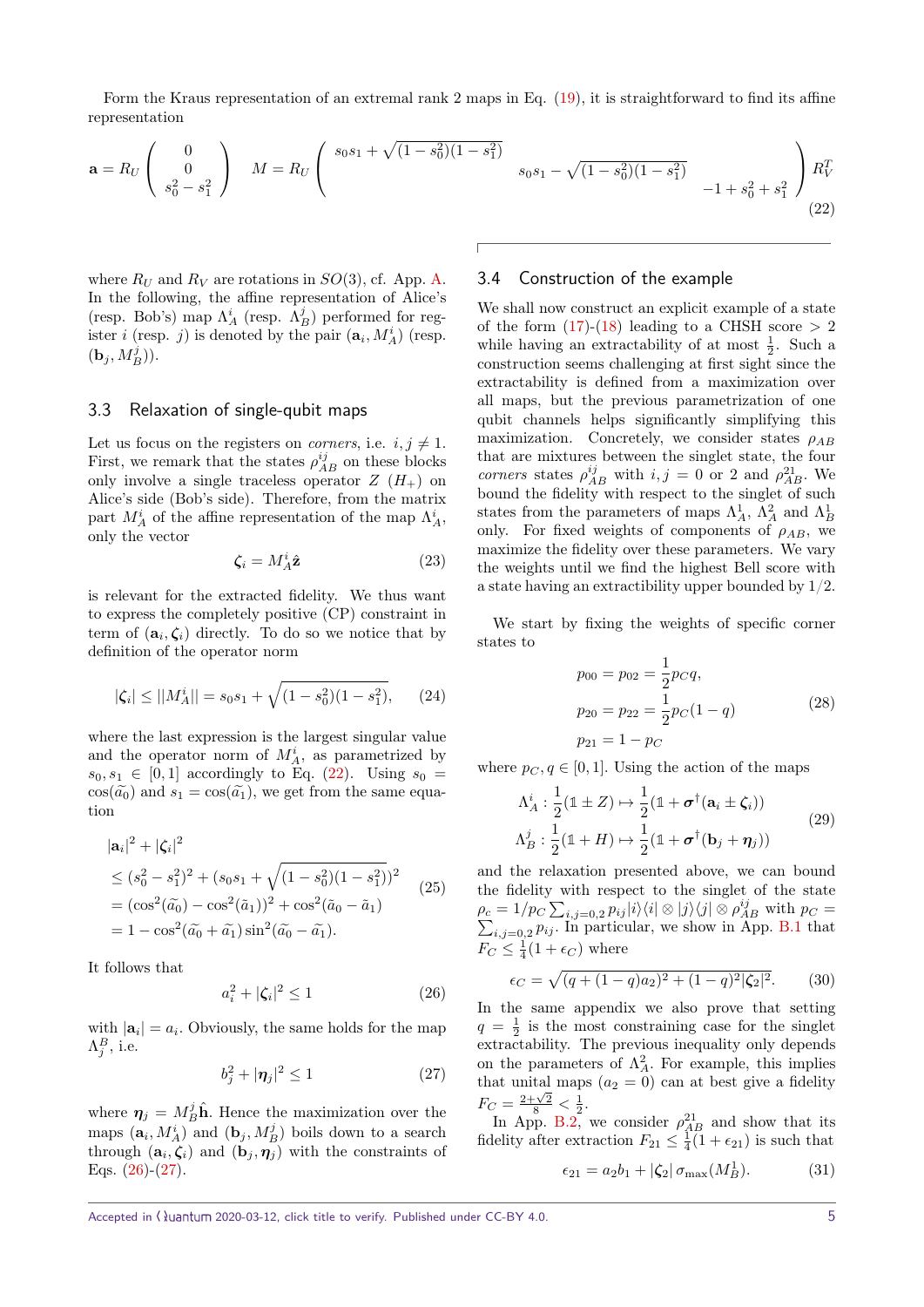Finally, App. [B.3](#page-9-1) shows that the singlet fidelity after extraction of  $|\Phi^+\rangle$  satisfies  $F_{\Phi^+} \leq \frac{1}{4}(1+\epsilon_{\Phi^+})$  where

$$
\epsilon_{\Phi^+} = a_1 b_1 + \Sigma (M_A^1)^T \Sigma (M_B^1). \tag{32}
$$

By combining these bounds, we find that the state  $\rho_{AB}$  given in Eqs.[\(17\)](#page-3-2) and [\(18\)](#page-3-4) with the weights  $p_{ij}$ of Eq. [\(28\)](#page-4-3) has a fidelity  $F_{\rho} \leq (1 + \epsilon_{\rho})/4$ , where

$$
\epsilon_{\rho} = \nu \epsilon_{\Phi^+} + (1 - \nu) p_C \epsilon_C + (1 - \nu)(1 - p_C) \epsilon_{21} \tag{33}
$$

is a function of only 5 parameters for any fixed values of  $p_C$  and  $\nu$  (cf. App. [B.4\)](#page-9-2). For each value of  $\nu$ ,  $\epsilon_{\rho}$  is maximized over these 5 parameters and then minimized over  $p_C$  (cf. Alg. [1\)](#page-5-1).

**Algorithm 1** Optimization for a self-testing threshold.

<span id="page-5-1"></span>

| Initialize $s_{\nu} \leftarrow$ step between violation.  |
|----------------------------------------------------------|
| for $\nu \leftarrow 0$ to 1 by $s_{\nu}$ do              |
| $\epsilon_{\max} = \min(\max(\epsilon_{\rho}))$<br>$p_C$ |
| if $\epsilon_{\max} > 1$ then                            |
| return $p_C$ of previous step.                           |
| end if                                                   |
| end for                                                  |

By doing so, we found a state  $\rho$  parametrized by

<span id="page-5-2"></span>
$$
\nu = 0.061, \quad p_C = 0.61381508,\tag{34}
$$

the CHSH score corresponding to  $\nu = 0.061$  being ≈ 2*.*05*.*

### 3.5 Certification

 $\epsilon$ <sub>ρ</sub> being a non-convex function, we need a certification of the result found by the algorithm presented in Alg. [1.](#page-5-1) This means that we need to certify that the extractability of the state  $\rho_{AB}$  with the parameters given in Eq.  $(34)$  is smaller than or equal to  $1/2$  or, equivalently, that  $\epsilon_{\rho} \leq 1$  for such parameters. Such a certification is obtained by first dividing the compact space of parameters (dimension n=5) in small hypercubes with edges of size *δ.* We evaluate the value of  $\epsilon_{\rho}(\varsigma)$  at the central point of each hypercube here parametrized by the vector  $\varsigma$ . In addition, we derive an analytical bound on the norm of the gradient

<span id="page-5-3"></span>
$$
|\nabla \epsilon_{\rho}| \leq \iota_{\sup}
$$

on the whole of its domain. It follows that the function  $\epsilon_{\rho}$  cannot exceed 1 within the hypercube centered at  $\varsigma$  if √

$$
\epsilon_{\rho}(\mathbf{\varsigma}) \le 1 - \frac{\sqrt{n}\delta}{2} \iota_{\sup}.
$$
 (35)

We eliminate all the hypercubes satisfying this condition. Each hypercube which does not satisfy Eq.  $(35)$  is divided in  $2^n$  smaller hypercubes with edge size  $\delta/2$ , whose centers are shifted form  $\varsigma$  by a length  $\pm \sqrt{n} \delta/4$  along all diagonals. We then check the condition [\(35\)](#page-5-3) with  $\delta$  replaced by  $\delta/2$  for all the  $2^n$  new hypercubes. The method we just described is repeated several times and converges for all hypercubes where  $\epsilon_{\rho}$  is below 1 with a finite gap. After a few iterations, we can exclude all but a small region around the maximum found in Alg. [1.](#page-5-1) This maximum corresponds to the full amplitude damping maps – Alice and Bob simply discard their inputs and prepare a pure product state with  $\epsilon(\rho) = 1$ . In App. [C.2,](#page-12-0) we prove analytically that  $\epsilon_{\rho} \leq 1$  in this small region. This completes the proof that the singlet extractability of the state  $\rho_{AB}$  for the parameter values of Eq. [\(34\)](#page-5-2) is upper bounded by 1*/*2. Hence, we have shown that the CHSH self-testing threshold is at least equal to 2*.*05*.*

### <span id="page-5-0"></span>4 Discussion and Conclusion

Let us come back to our original question: what is the minimal CHSH score ensuring that a nontrivial fraction of  $|\Phi^+\rangle$  can be obtained from the state  $\rho_{AB}$ ? In this paper we addressed this question from the self-testing perspective – Alice and Bob make no assumptions about the source and the measurements boxes, and are allowed to extract the reference state by means of local operations (LO). But this question can also be addressed from different perspectives.

We first consider the situation where Alice and Bob are willing to make some assumptions about the functioning of their devices. In the usual tomographic setting, for example, Alice and Bob have an exact model of their measurements. They trust that those are given by orthogonal Pauli operators described by Eq. [\(7\)](#page-2-2) for  $\alpha = \beta = \pi/2$ . The CHSH score is then given by

$$
S = \text{tr}\left(\rho_{AB}\sqrt{2}(Z\otimes Z + X\otimes X)\right)
$$
  

$$
\leq 2\sqrt{2}\left\langle \Phi^+ \middle| \rho_{AB} \middle| \Phi^+ \right\rangle.
$$

A nontrivial fidelity with the reference state can be A nontrivial noticity with the guaranteed as soon as  $S > \sqrt{2}$ .

In a semi-device-independent setting where Alice and Bob have no model of the measurement boxes but are ready to trust that the source prepares an unknown two-qubit state  $\rho_{AB} \in \mathcal{L}(\mathbb{C}^2 \otimes \mathbb{C}^2)$ , it has been shown that  $\rho_{AB}$  has a nontrivial fidelity with a maximally entangled two-qubit state state as soon as the CHSH score exceeds the local bound  $S > 2$  [\[2\]](#page-6-2).

In a fully device-independent framework, one can still ask if the requirement on the minimum CHSH score is lower if Alice and Bob could do more than local operations to extract the reference state. The first step in this direction is to allow them to have access to shared randomness (LOSR). However, since our figure of merit is linear with respect to the extraction strategy of Alice and Bob, shared randomness can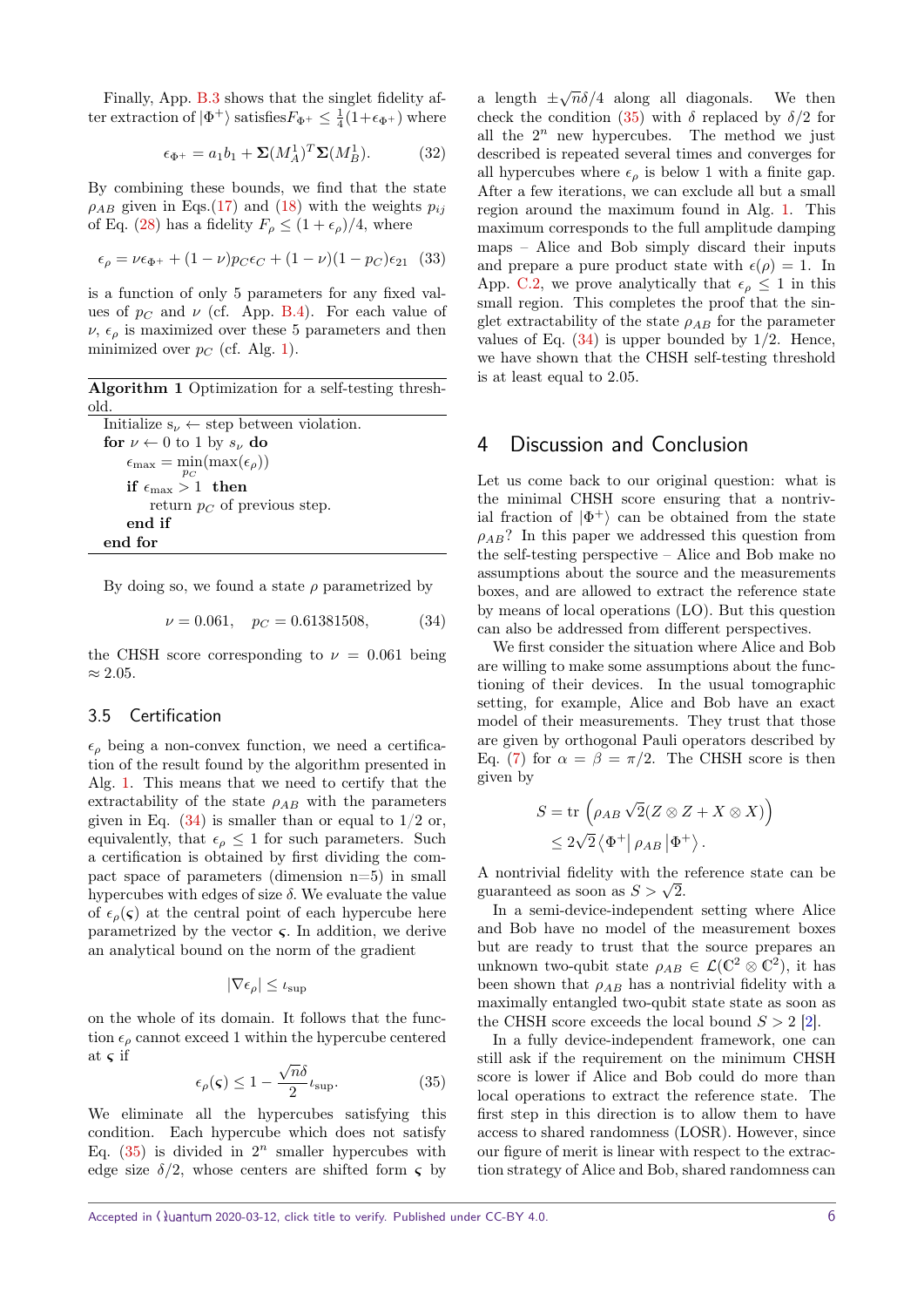not improve the overlap with the reference state. The second step is to allow Alice and Bob to share classical communication (LOCC). Under LOCC, a nontrivial fidelity with the singlet can again be obtained as soon as the local bound is exceeded  $S > 2[2]$  $S > 2[2]$ . This can be easily understood from the block-diagonal decomposition of Eq. [\(8\)](#page-2-4) obtained from Jordan's lemma. If Alice and Bob make local projections onto their respective orthogonal blocks and exchange the obtained outcomes by means of classical communications, they essentially reduce the problem to the semidevice-independent case. Importantly, by allowing Alice and Bob to exchange classical communication, one abandons the idea of identification up to passive local transformations, which is the spirit of self-testing as we understand it.

In summary, the context of self-testing with CHSH is really special as the self-testing threshold is higher than the local bound. Using a simple parametrisation of extremal single-qubit CPTP maps, we succeeded to bound the extractibility of a whole class of states. We found a two-qudit state with local dimension  $d = 6$  that has a trivial extractability but leads to a CHSH score of  $\approx 2.05$ . Together with the results presented in Ref. [\[11\]](#page-6-4), this shows that the lowest CHSH score required to self-test the singlet is in the interval [2*.*05*,* 2*.*11]*.* Time will tell what is exactly the CHSH self-testing threshold but we now know that it is significantly larger than the local bound.

### Acknowledgments

We are thankful for useful discussion with Jędrzej Kaniewski. We acknowledge funding by the Swiss National Science Foundation (SNSF), through the Grant PP00P2-179109 and 200021-175527 and by the Army Research Laboratory Center for Distributed Quantum Information via the project SciNet.

### References

- <span id="page-6-11"></span>[1] Jean-Daniel Bancal, Kai Redeker, Pavel Sekatski, Wenjamin Rosenfeld, and Nicolas Sangouard. Device-independent certification of an elementary quantum network link. arXiv:1812.09117, 2018.
- <span id="page-6-2"></span>[2] C.-E. Bardyn, T. C. H. Liew, S. Massar, M. McKague, and V. Scarani. Device-independent state estimation based on bell's inequalities. Phys. Rev. A, 80:062327, Dec 2009. [DOI:](https://doi.org/10.1103/PhysRevA.80.062327) [10.1103/PhysRevA.80.062327.](https://doi.org/10.1103/PhysRevA.80.062327)
- <span id="page-6-0"></span>[3] J. S. Bell. On the einstein podolsky rosen paradox. Physics Physique Fizika, 1(3):195–200, November 1964. [DOI: 10.1103/physicsphysique](https://doi.org/10.1103/physicsphysiquefizika.1.195)[fizika.1.195.](https://doi.org/10.1103/physicsphysiquefizika.1.195)
- <span id="page-6-3"></span>[4] Samuel L. Braunstein, A. Mann, and M. Revzen. Maximal violation of bell inequalities for mixed states. Phys. Rev. Lett., 68:3259–3261, Jun 1992. [DOI: 10.1103/PhysRevLett.68.3259.](https://doi.org/10.1103/PhysRevLett.68.3259)
- <span id="page-6-10"></span>[5] V. Caprara Vivoli, P. Sekatski, J.-D. Bancal, C. C. W. Lim, B. G. Christensen, A. Martin, R. T. Thew, H. Zbinden, N. Gisin, and N. Sangouard. Challenging preconceptions about bell tests with photon pairs. Phys. Rev. A, 91:012107, Jan 2015. [DOI: 10.1103/PhysRevA.91.012107.](https://doi.org/10.1103/PhysRevA.91.012107)
- <span id="page-6-6"></span>[6] B. G. Christensen, K. T. McCusker, J. B. Altepeter, B. Calkins, T. Gerrits, A. E. Lita, A. Miller, L. K. Shalm, Y. Zhang, S. W. Nam, N. Brunner, C. C. W. Lim, N. Gisin, and P. G. Kwiat. Detection-loophole-free test of quantum nonlocality, and applications. Phys. Rev. Lett., 111:130406, Sep 2013. [DOI: 10.1103/Phys-](https://doi.org/10.1103/PhysRevLett.111.130406)[RevLett.111.130406.](https://doi.org/10.1103/PhysRevLett.111.130406)
- <span id="page-6-1"></span>[7] John F. Clauser, Michael A. Horne, Abner Shimony, and Richard A. Holt. Proposed experiment to test local hidden-variable theories. Phys. Rev. Lett., 23:880–884, Oct 1969. [DOI:](https://doi.org/10.1103/PhysRevLett.23.880) [10.1103/PhysRevLett.23.880.](https://doi.org/10.1103/PhysRevLett.23.880)
- <span id="page-6-5"></span>[8] Tim Coopmans, Jędrzej Kaniewski, and Christian Schaffner. Robust self-testing of two-qubit states. Phys. Rev. A, 99:052123, May 2019. [DOI:](https://doi.org/10.1103/PhysRevA.99.052123) [10.1103/PhysRevA.99.052123.](https://doi.org/10.1103/PhysRevA.99.052123)
- <span id="page-6-7"></span>[9] Marissa Giustina, Marijn A. M. Versteegh, Sören Wengerowsky, Johannes Handsteiner, Armin Hochrainer, Kevin Phelan, Fabian Steinlechner, Johannes Kofler, Jan-Åke Larsson, Carlos Abellán, Waldimar Amaya, Valerio Pruneri, Morgan W. Mitchell, Jörn Beyer, Thomas Gerrits, Adriana E. Lita, Lynden K. Shalm, Sae Woo Nam, Thomas Scheidl, Rupert Ursin, Bernhard Wittmann, and Anton Zeilinger. Significantloophole-free test of bell's theorem with entangled photons. Phys. Rev. Lett., 115:250401, Dec 2015. [DOI: 10.1103/PhysRevLett.115.250401.](https://doi.org/10.1103/PhysRevLett.115.250401)
- <span id="page-6-8"></span>[10] B. Hensen, H. Bernien, A. E. Dréau, A. Reiserer, N. Kalb, M. S. Blok, J. Ruitenberg, R. F. L. Vermeulen, R. N. Schouten, C. Abellán, W. Amaya, V. Pruneri, M. W. Mitchell, M. Markham, D. J. Twitchen, D. Elkouss, S. Wehner, T. H. Taminiau, and R. Hanson. Loophole-free bell inequality violation using electron spins separated by 1.3 kilometres. Nature, 526(7575):682–686, October 2015. [DOI: 10.1038/nature15759.](https://doi.org/10.1038/nature15759)
- <span id="page-6-4"></span>[11] J. Kaniewski. Analytic and nearly optimal selftesting bounds for the clauser-horne-shimonyholt and mermin inequalities. Phys. Rev. Lett., 117:070402, Aug 2016. [DOI: 10.1103/Phys-](https://doi.org/10.1103/PhysRevLett.117.070402)[RevLett.117.070402.](https://doi.org/10.1103/PhysRevLett.117.070402)
- <span id="page-6-9"></span>[12] Yang Liu, Qi Zhao, Ming-Han Li, Jian-Yu Guan, Yanbao Zhang, Bing Bai, Weijun Zhang, Wen-Zhao Liu, Cheng Wu, Xiao Yuan, et al. Deviceindependent quantum random-number genera-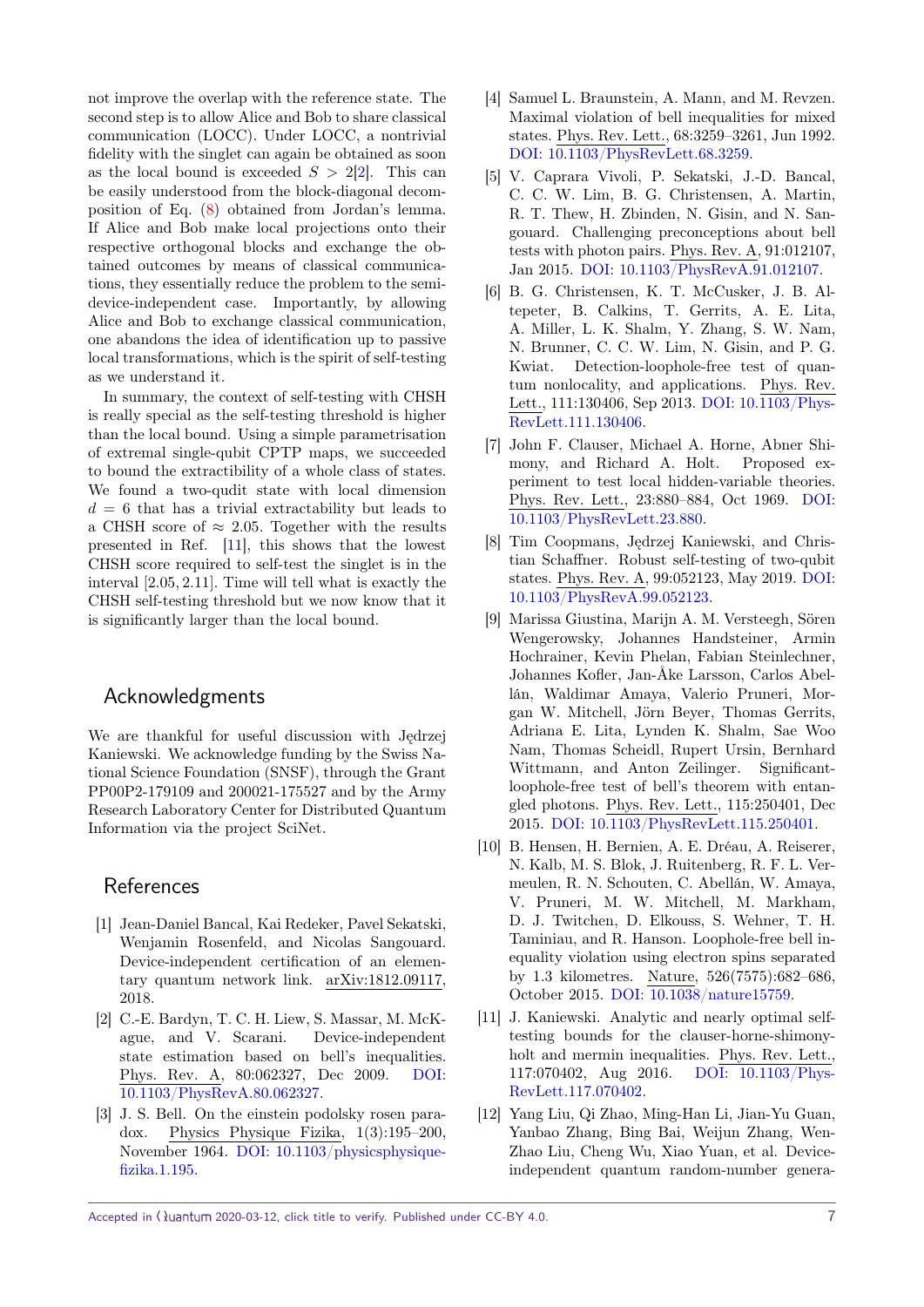tion. Nature, 562(7728):548, 2018. [DOI:](https://doi.org/10.1038/s41586-018-0559-3) [10.1038/s41586-018-0559-3.](https://doi.org/10.1038/s41586-018-0559-3)

- <span id="page-7-0"></span>[13] Dominic Mayers and Andrew Yao. Self testing quantum apparatus. Quantum Info. Comput., 4 (4):273–286, July 2004. ISSN 1533-7146.
- <span id="page-7-9"></span>[14] L. Mirsky. A trace inequality of john von neumann. Monatshefte für Mathematik, 79(4):303– 306, December 1975. [DOI: 10.1007/bf01647331.](https://doi.org/10.1007/bf01647331)
- <span id="page-7-3"></span>[15] S. Pironio, A. Acín, S. Massar, A. Boyer de la Giroday, D. N. Matsukevich, P. Maunz, S. Olmschenk, D. Hayes, L. Luo, T. A. Manning, and C. Monroe. Random numbers certified by bell's theorem. Nature, 464(7291):1021–1024, April 2010. [DOI: 10.1038/nature09008.](https://doi.org/10.1038/nature09008)
- <span id="page-7-2"></span>[16] Sandu Popescu and Daniel Rohrlich. Which states violate bell's inequality maximally? Physics Letters A, 169(6):411–414, October 1992. [DOI: 10.1016/0375-9601\(92\)90819-8.](https://doi.org/10.1016/0375-9601(92)90819-8)
- <span id="page-7-4"></span>[17] Wenjamin Rosenfeld, Daniel Burchardt, Robert Garthoff, Kai Redeker, Norbert Ortegel, Markus Rau, and Harald Weinfurter. Event-ready bell test using entangled atoms simultaneously closing detection and locality loopholes. Phys. Rev. Lett., 119:010402, Jul 2017. [DOI: 10.1103/Phys-](https://doi.org/10.1103/PhysRevLett.119.010402)[RevLett.119.010402.](https://doi.org/10.1103/PhysRevLett.119.010402)
- <span id="page-7-6"></span>[18] Pavel Sekatski, Jean-Daniel Bancal, Sebastian Wagner, and Nicolas Sangouard. Certifying the building blocks of quantum computers from bell's theorem. Phys. Rev. Lett., 121:180505, Nov 2018. [DOI: 10.1103/PhysRevLett.121.180505.](https://doi.org/10.1103/PhysRevLett.121.180505)
- <span id="page-7-5"></span>[19] Lynden K. Shalm, Evan Meyer-Scott, Bradley G. Christensen, Peter Bierhorst, Michael A. Wayne, Martin J. Stevens, Thomas Gerrits, Scott Glancy, Deny R. Hamel, Michael S. Allman, Kevin J. Coakley, Shellee D. Dyer, Carson Hodge, Adriana E. Lita, Varun B. Verma, Camilla Lambrocco, Edward Tortorici, Alan L. Migdall, Yanbao Zhang, Daniel R. Kumor, William H. Farr, Francesco Marsili, Matthew D. Shaw, Jeffrey A. Stern, Carlos Abellán, Waldimar Amaya, Valerio Pruneri, Thomas Jennewein, Morgan W. Mitchell, Paul G. Kwiat, Joshua C. Bienfang, Richard P. Mirin, Emanuel Knill, and Sae Woo Nam. Strong loopholefree test of local realism. Phys. Rev. Lett., 115:250402, Dec 2015. [DOI: 10.1103/Phys-](https://doi.org/10.1103/PhysRevLett.115.250402)[RevLett.115.250402.](https://doi.org/10.1103/PhysRevLett.115.250402)
- <span id="page-7-7"></span>[20] Frank Verstraete and Henri Verschelde. On quantum channels. arXiv:quant-ph/0202124, 2002.
- <span id="page-7-1"></span>[21] Ivan Šupić and Joseph Bowles. Self-testing of quantum systems: a review. arXiv:1904.10042, 2019.

## <span id="page-7-8"></span>A From Kraus operator to affine representation of single-qubit CPTP maps

In this section we present a way to recover the affine representation of a CPTP map  $\Lambda$  – the pair  $(a, M)$  –

given the Kraus operators characterizing this map

$$
K_0 = U \left( \begin{array}{c} s_0 \\ s_1 \end{array} \right) V^{\dagger} \tag{36}
$$

$$
K_1 = U \left( \sqrt{1 - s_0^2} \sqrt{1 - s_1^2} \right) V^{\dagger} \qquad (37)
$$

where  $s_0, s_1 \in [0, 1]$ , U and V are unitaries.

We can determine the translation part of  $\Lambda$  by applying it on the identity, i.e.

$$
\Lambda[\mathbb{1}] = \sum_{i=0}^{1} K_i \mathbb{1} K_i^{\dagger}
$$
  
=  $U \begin{pmatrix} 1 + (s_0^2 - s_1^2) & 0 \\ 0 & 1 - (s_0^2 - s_1^2) \end{pmatrix} U^{\dagger}$   
=  $\mathbb{1} + \sigma^{\dagger} \mathbf{a}$ 

where the vector **a** is defined by

$$
\mathbf{a} = R_U \begin{pmatrix} 0 \\ 0 \\ s_0^2 - s_1^2 \end{pmatrix} . \tag{38}
$$

*R<sup>U</sup>* is the Bloch representation of *U.* In order to find the matrix *M*, we first study the action of  $\Lambda$  on  $\tau_x$  =  $V^{\frac{1}{2}}(\mathbb{1}+X)V^{\dagger}$ 

$$
\Lambda[\tau_x] = \sum_{i=0}^1 K_i \tau_x K_i^{\dagger} \n= \frac{1}{2} U \left( \mathbb{1} + (s_0^2 - s_1^2) Z + \left( s_0 s_1 + \sqrt{1 - s_0^2} \sqrt{1 - s_1^2} \right) X \right) U^{\dagger}.
$$

The request that the previous equality can be written as

$$
\Lambda[\tau_x] = \frac{1}{2} \left( \mathbb{1} + \boldsymbol{\sigma}^\dagger (\mathbf{a} + MR_V \begin{pmatrix} 1 \\ 0 \\ 0 \end{pmatrix} \right) \tag{39}
$$

fixes some elements of *M*

$$
M = R_U \begin{pmatrix} s_0 s_1 + \sqrt{1 - s_0^2} \sqrt{1 - s_1^2} & \cdots \\ 0 & \cdots & \cdots \\ 0 & \cdots & \cdots \end{pmatrix} R_V^{\dagger}
$$
(40)

The missing elements can be found in a similar way by applying  $\Lambda$  to  $V^{\frac{1}{2}}(\mathbb{1} + Y) V^{\dagger}$  and  $V^{\frac{1}{2}}(\mathbb{1} + Z) V^{\dagger}$ . This characterizes the pair  $(a, M)$  up to unitaries (6) remaining degrees of freedom).

### B Bounding the fidelity

In this section, we show how to bound the singlet fidelity after extraction of the state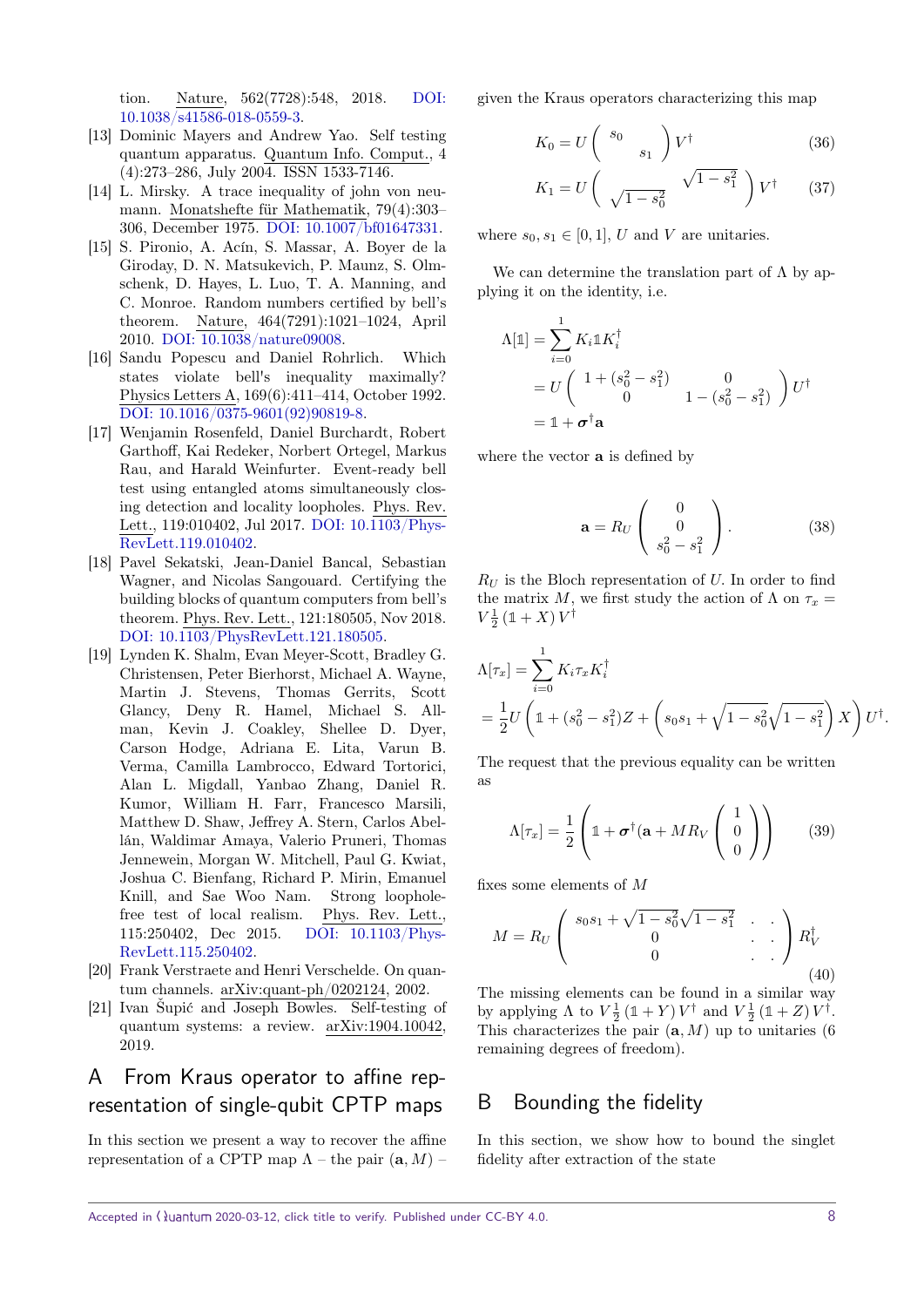$$
\rho_{AB} = \nu |1\rangle\langle 1| \otimes |1\rangle\langle 1| \otimes \rho_{AB}^{11} + (1 - \nu) \sum_{\substack{i,j=0 \ i,j=0}}^{2} p_{ij} |i\rangle\langle i| \otimes |j\rangle\langle j| \otimes \rho_{AB}^{ij},
$$
\n(41)

where the expression of each component is given by

|  | $\boxed{0}$ $ z, h_+\rangle\langle z, h_+ $ |                                                                                                                                                   | $ z,h_{+}\rangle\langle z,h_{+} $ |  |  |  |
|--|---------------------------------------------|---------------------------------------------------------------------------------------------------------------------------------------------------|-----------------------------------|--|--|--|
|  |                                             | $ \Phi^+\rangle\langle\Phi^+ $                                                                                                                    |                                   |  |  |  |
|  |                                             | $\frac{1}{2}\left z,h_{+}\rangle\langle z,h_{+}\right -\frac{1}{4}(1\otimes 1+Z\otimes H_{-})\left -z,h_{+}\rangle\langle -z,h_{+}\rangle\right $ |                                   |  |  |  |

where the corner states can be conveniently expressed as  $| \pm z, h_+ \rangle \langle \pm z, h_+ | = \frac{1}{4} (\mathbb{1} \pm Z) \otimes (\mathbb{1} + H_+).$ The wights  $p_{ij}$  are given by

| $p_{ij}$ |                           |           |                  |  |  |  |
|----------|---------------------------|-----------|------------------|--|--|--|
|          |                           |           | 9                |  |  |  |
|          | $\frac{q p_C}{2}$         |           | $\frac{qp_C}{2}$ |  |  |  |
|          |                           |           |                  |  |  |  |
| 9        | $\frac{(1-q)p_C}{q}$<br>ິ | $(1-p_C)$ | $(1-q)p_C$       |  |  |  |

in accordance with the main text. To bound the singlet fidelity of *ρAB,* we proceed component by component.

### <span id="page-8-0"></span>B.1 Corner states

First, let us note that from the Pauli expansion of the state

$$
|\Phi^+\rangle\langle\Phi^+| = \frac{1}{4}(\mathbb{1}\otimes\mathbb{1} + X\otimes X - Y\otimes Y + Z\otimes Z) \tag{42}
$$

it follows that

$$
F\left(\frac{1}{4}(\mathbb{1} + \boldsymbol{\sigma}^{\dagger}\mathbf{a}) \otimes (\mathbb{1} + \boldsymbol{\sigma}^{\dagger}\mathbf{b}), |\Phi^{+}\rangle\langle\Phi^{+}|\right)\right)
$$

$$
= \frac{1}{4}(1 + \mathbf{a}^{T} J \mathbf{b}) = \frac{1}{4}(1 + \mathbf{a}^{T} \mathbf{b}^{\prime})
$$
(43)

where

$$
J = \begin{pmatrix} 1 & & \\ & -1 & \\ & & 1 \end{pmatrix}
$$
 (44)  
and  $\mathbf{b}' = J\mathbf{b}$ .

With this expression and the notation  $\mathbf{a}_i, \boldsymbol{\zeta}_i, \mathbf{b}_j$ , and  $\eta_i$  of the main text [3.3](#page-4-4) one concludes that the singlet extractability for the mixture of the corner states

$$
\rho_C = \frac{1}{p_C} \sum_{i,j=0,2} p_{ij} |i\rangle\langle i| \otimes |j\rangle\langle j| \otimes \rho_{AB}^{ij} \tag{45}
$$

is given by

$$
F_C = \frac{1}{4}(1 + \bar{\epsilon}_C) \tag{46}
$$

with

$$
\bar{\epsilon}_C = \frac{q}{2} (\mathbf{a}_0 + \zeta_0)^T (\mathbf{b}'_0 + \zeta'_0) + \frac{q}{2} (\mathbf{a}_0 + \zeta_0)^T (\mathbf{b}'_2 + \zeta'_2) + \frac{1-q}{2} (\mathbf{a}_2 + \zeta_2)^T (\mathbf{b}'_0 + \zeta'_0) + \frac{1-q}{2} (\mathbf{a}_2 - \zeta_2)^T (\mathbf{b}'_2 + \zeta'_2)
$$

Introducing the quantities  $\mathbf{A}_0 = \mathbf{a}_0 + \zeta_0$  and  $\mathbf{B}_j =$  $\mathbf{b}'_j + \mathbf{\eta}'_j$ , that satisfy  $|\mathbf{A}_0|, |\mathbf{B}_j| \leq 1$ , the expression above simplifies to

$$
\bar{\epsilon}_C = \frac{1}{2} (q\mathbf{A}_0 + (1-q)\mathbf{a}_2)^T (\mathbf{B}_0 + \mathbf{B}_2)
$$
(47)

$$
+\frac{1}{2}(1-q)\zeta_2(\mathbf{B}_0-\mathbf{B}_2). \tag{48}
$$

Since we are interested in a convex optimisation over extremal maps, we can without loss of generality fix the norms of the vectors  $|\mathbf{A}_0|, |\mathbf{B}_j| = 1$  to their maximum values.

The sum and difference of arbitrary unit vectors can be equivalently parametrized as

$$
\mathbf{B}_0 + \mathbf{B}_2 = 2s_\theta \mathbf{C} \tag{49}
$$

$$
\mathbf{B}_0 - \mathbf{B}_2 = 2c_\theta \mathbf{C}_\perp \tag{50}
$$

<span id="page-8-1"></span>with **C** and **C**<sub>⊥</sub> unit vectors satisfying  $C^T C_{\perp} = 0$ . Hence

$$
\bar{\epsilon}_C \le s_\theta |q\mathbf{A}_0 + (1-q)\mathbf{a}_2| + c_\theta (1-q)|\zeta_2|.
$$
 (51)

<span id="page-8-2"></span>Using  $A_0 = 1$  we obtain,

$$
\bar{\epsilon}_C \le s_\theta(q + (1 - q)a_2) + c_\theta(1 - q)|\zeta_2|.\tag{52}
$$

Finally, thanks to the inequality  $|a\cos(x)+b\sin(x)| \leq$  $\sqrt{a^2+b^2}$ , we have

$$
F_C \le \frac{1}{4}(1 + \epsilon_C) \tag{53}
$$

with

$$
\epsilon_C = \sqrt{(q + (1 - q)a_2)^2 + (1 - q)^2 |\zeta_2|^2}.
$$
 (54)

Accepted in ( $\lambda$ uantum 2020-03-12, click title to verify. Published under CC-BY 4.0. 9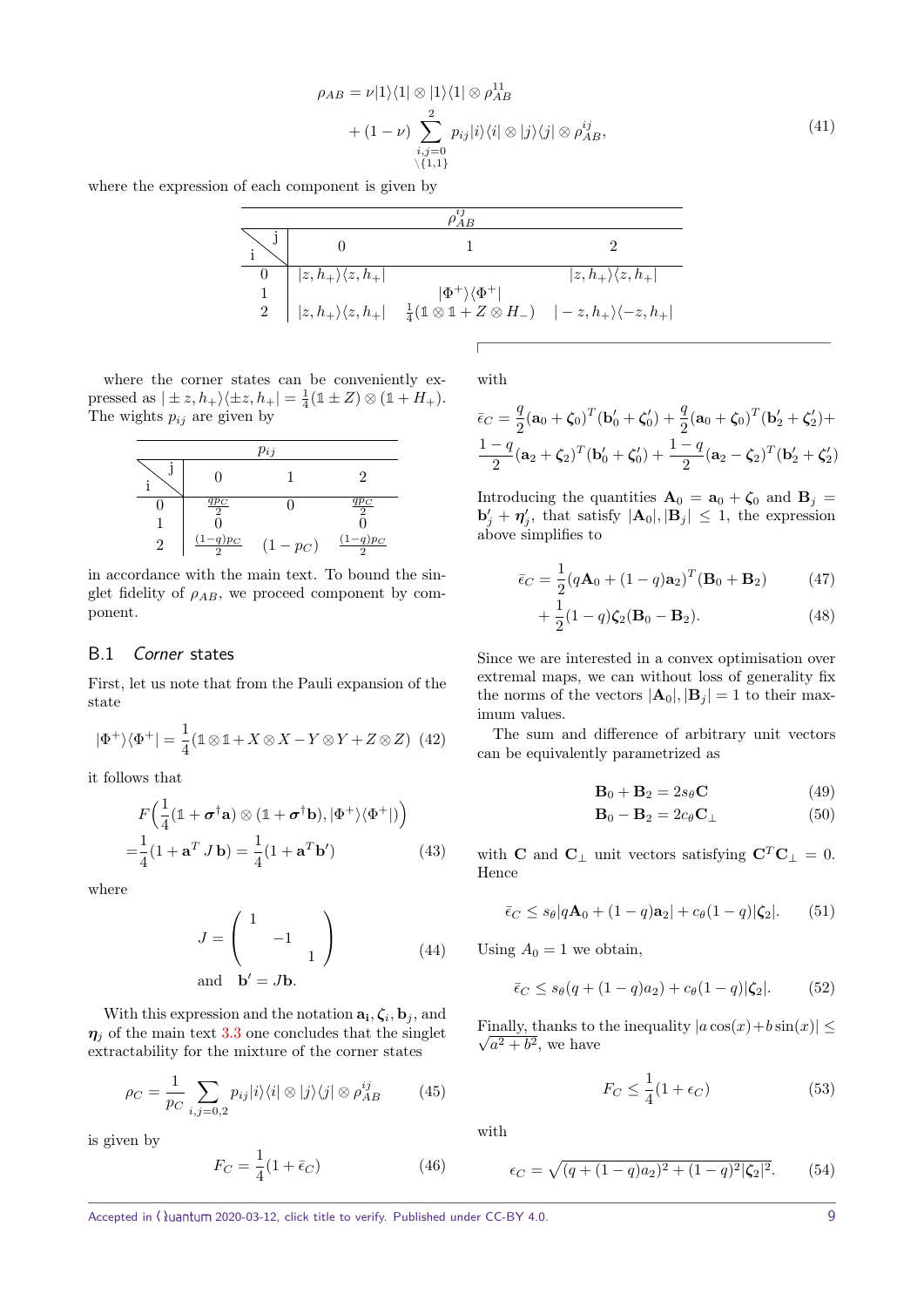### <span id="page-9-0"></span>B.2 (2*,* 1) block

For the  $(2, 1)$  block analogously to Eq.  $(43)$  we express the fidelity as

$$
F_{21} = \frac{1}{4} \left( 1 + \mathbf{a}_2^T \mathbf{b}'_1 + \zeta_2^T \mathbf{m}'_1 \right),\tag{55}
$$

where  $m_1$  is the Bloch vector representation of  $\Lambda_{B}^{1}[H_{-}].$ 

We define  $a_2 = |\mathbf{a}_2|$  and  $b_1 = |\mathbf{b}'_1|$ . The fidelity is now bounded by

$$
F_{21} \le \frac{1}{4}(1 + a_2b_1 + |\zeta_2||\mathbf{m}'_1|). \tag{56}
$$

Let  $\sigma_{\max}(M_B^1)$  be the maximal singular value of  $M_B^1$ . Since  $|\mathbf{m}'_1| \le \sigma_{\max}(M_B^1)$ , we have

$$
F_{21} \le \frac{1}{4}(1 + \epsilon_{21})\tag{57}
$$

with

$$
\epsilon_{21} = a_2 b_1 + |\zeta_2| \sigma_{\text{max}}(M_B^1). \tag{58}
$$

#### <span id="page-9-1"></span> $B<sub>3</sub>$  $\Phi^+$  state

The fidelity of the singlet after extraction is a function of the two *central* maps parametrized by  $(\mathbf{a}_1, M_A^1)$  and  $(\mathbf{b}_1, M_B^1)$ 

$$
F_{\Phi^+} = \frac{1}{4} (1 + \mathbf{a}_1^T \mathbf{b}_1' + \text{tr} J M_A^1 J M_B^1), \qquad (59)
$$

where  $J$  is the matrix defined in Eq.  $(44)$ . Using the fact that *JMJ* has the same singular values as *M*, and the relation shown in Ref. [\[14\]](#page-7-9),

$$
\text{tr}MM' \le \Sigma(M)^T \Sigma(M'),\tag{60}
$$

where  $\Sigma(M)$  is the ordered vector of singular values of *M,* we get

$$
F_{\Phi^+} \le \frac{1}{4}(1 + \epsilon_{\Phi^+})\tag{61}
$$

with

$$
\epsilon_{\Phi^+} = (a_1 b_1 + \Sigma (M_A^1)^T \Sigma (M_B^1)). \tag{62}
$$

### <span id="page-9-2"></span>B.4 Singlet fidelity over all blocks

Combing the bounds derived on the last three sections, we obtain that the fidelity of the overall state  $\rho_{AB}$  is upper-bounded by

$$
F_{\rho} \le \frac{1}{4} (1 + \bar{\epsilon}) \tag{63}
$$

with

<span id="page-9-3"></span>
$$
\bar{\epsilon} = (1 - \nu)(p_C \epsilon_C + (1 - p_C)\epsilon_{21}) + \nu \epsilon_{\Phi^+}
$$
(64)  
=  $\nu(a_1 b_1 + \Sigma(M_1^1)^T \Sigma(M_2^1))$  (65)

$$
= \nu(a_1b_1 + \Sigma(M_A^1)^T\Sigma(M_B^1))
$$
(65)  
+(1 - \nu)p<sub>C</sub> $\sqrt{(q + (1 - q)a_2)^2 + (1 - q)^2|\zeta_2|^2}$   
+(1 - \nu)(1 - p<sub>C</sub>)(a\_2b\_1 + |\zeta\_2| \sigma\_{\text{max}}(M\_B^1)).

First, note that the rhs of Eq.  $(65)$  is always maximized when the variables  $a_2$  and  $|\zeta_2|$  saturate the constraint given in Eq. [\(26\)](#page-4-1)

$$
a_2^2 + |\zeta_2|^2 = 1.
$$

Hence we can replace them by a single variable  $\theta \in$  $[0, \pi/2]$  with

$$
a_2 = \cos(\theta) \quad |\zeta_2| = \sin(\theta), \tag{66}
$$

and rewrite

$$
\bar{\epsilon} \le \nu(a_1b_1 + \Sigma(M_A^1)^T \Sigma(M_B^1)) + (1 - \nu)p_C \sqrt{(q + (1 - q)\cos\theta)^2 + (1 - q)^2 \sin^2\theta} + (1 - \nu)(1 - p_C)(\cos(\theta)b_1 + \sin(\theta)\sigma_{\text{max}}(M_B^1)).
$$
\n(67)

The only term involving *q* in the inequality above *q* reads

$$
\sqrt{(q + (1 - q)\cos\theta)^2 + (1 - q)^2\sin^2\theta} \qquad (68)
$$

$$
= \sqrt{(q^2 + 2q(1-q)\cos\theta + (1-q)^2)}
$$
(69)

$$
= \sqrt{1 - 4q(1 - q)\sin^2(\frac{\theta}{2})},
$$
\n(70)

$$
(71)
$$

which attains its minimum of  $cos(\frac{\theta}{2})$  for  $q = \frac{1}{2}$ . Hence, we fix  $q = \frac{1}{2}$  since it is the most constraining case for the extracted fidelity

$$
\bar{\epsilon} \le \nu (a_1 b_1 + \Sigma (M_A^1)^T \Sigma (M_B^1))
$$
  
+  $(1 - \nu)p_C \cos \left(\frac{\theta}{2}\right)$   
+  $(1 - \nu)(1 - p_C)(\cos(\theta)b_1 + \sin(\theta) \sigma_{\text{max}}(M_B^1)).$  (72)

We then look at  $\Sigma(M_A^1)^T \Sigma(M_B^1)$ . The singular values of  $M$  which is given in Eq.  $(22)$  are

$$
\lambda_1 = s_0 s_1 + \sqrt{(1 - s_0^2)(1 - s_1^2)}
$$
  
\n
$$
\lambda_2 = s_0 s_1 - \sqrt{(1 - s_0^2)(1 - s_1^2)}
$$
  
\n
$$
\lambda_3 = -1 + s_0^2 + s_1^2
$$
\n(73)

and are ordered in absolute value as

<span id="page-9-4"></span>
$$
|\lambda_1| \ge |\lambda_2| \ge |\lambda_3|. \tag{74}
$$

Furthermore,  $\lambda_1$  is positive on the whole domain, and the two other values  $\lambda_2$  and  $\lambda_3$  always have the same sign. Hence, we can separate  $\bar{\epsilon}$  in two parts,

$$
\overline{\epsilon}^{\pm} \le \nu(a_1b_1 + \lambda_1^A \lambda_1^B \pm (\lambda_2^A \lambda_2^B + \lambda_3^A \lambda_3^B))
$$
  
+  $(1 - \nu)p_C \cos\left(\frac{\theta}{2}\right)$  (75)  
+  $(1 - \nu)(1 - p_C)(\cos\theta b_1 + \sin\theta \lambda_1^B) = \epsilon_p^{\pm}$ 

Accepted in  $\langle \lambda \rangle$ uantum 2020-03-12, click title to verify. Published under CC-BY 4.0. 10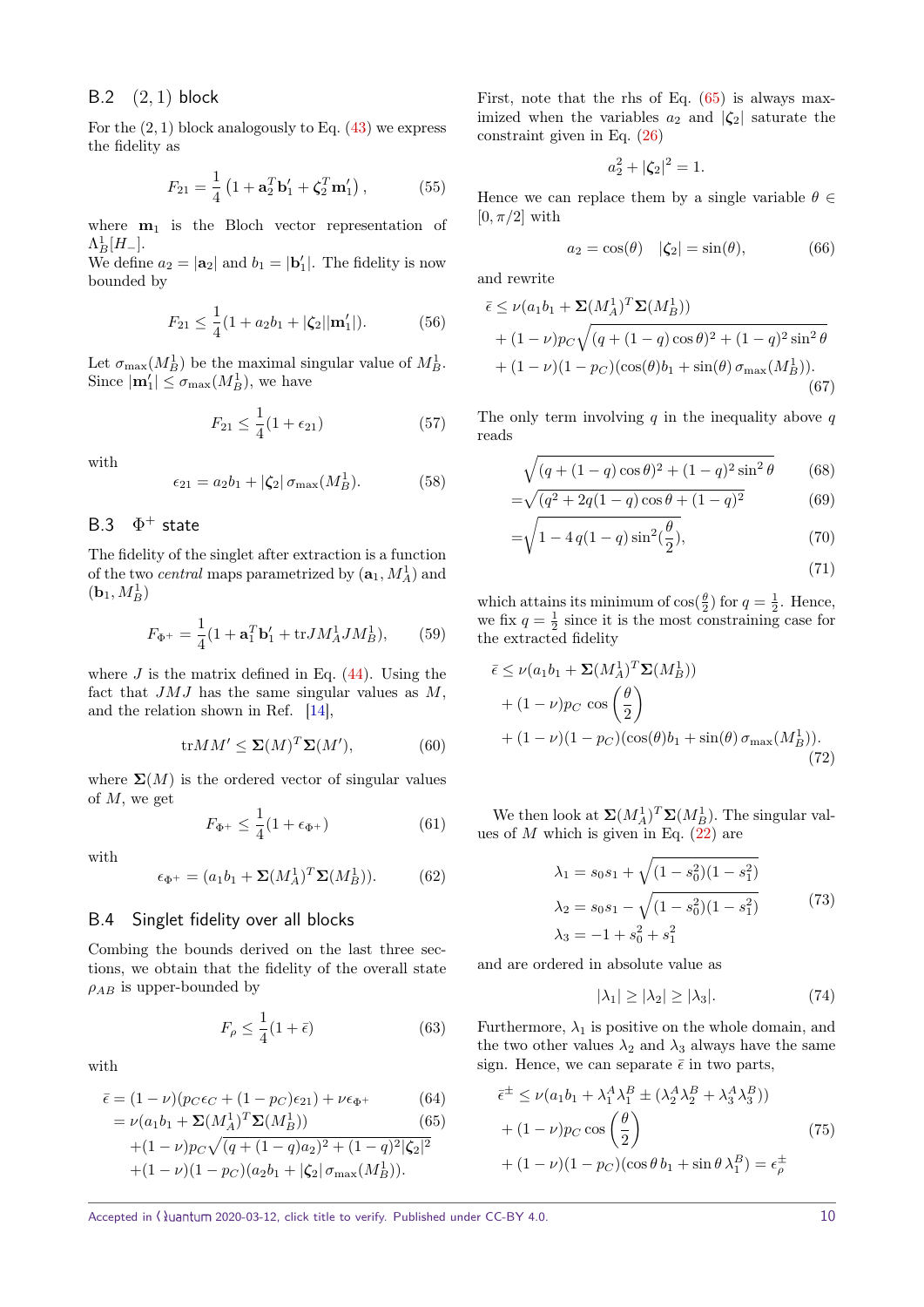where  $\lambda_x^{A(B)}$  is the  $x^{\text{th}}$  greatest singular value of  $M_A^1(M_B^1)$ , parametrized by  $s_0^A$  and  $s_1^A$  ( $s_0^B$  and  $s_1^B$ ) respectively. Finally, from  $Eq.(22)$  $Eq.(22)$  we also get

$$
a_1 = (s_0^A)^2 - (s_1^A)^2 \qquad b_1 = (s_0^B)^2 - (s_1^B)^2. \tag{76}
$$

One could ensure that  $a_1$  and  $b_1$  are positive by requiring  $s_0^{A(B)} \geq s_1^{A(B)}$ , which is always possible because the matrices  $M_1^{A(B)}$  and their singular values  $\lambda_i^{A(B)}$ are invariant under the exchange of  $s_0^{A(B)}$  and  $s_1^{A(B)}$ .

We have shown how the optimization of the extractability of the state  $\rho_{AB}$  over all possible local extraction strategies for Alice and Bob can be reduced to the maximization of a simple function  $\epsilon_{\rho}^{\pm}$  – the right hand side of Ineq. [\(75\)](#page-9-4) – over five parameters  $s_0^A, s_1^A, s_0^B, s_1^B, \theta$ . This function can be maximized numerically. However, a naive maximization does not guarantee that the value of  $\epsilon_{\rho}$  remains below 1 on the whole of its domain. In the next appendix, we show how such a guarantee can be obtained.

### C Certification

In this appendix we describe the certification process behind

$$
\max_{s_0^A, s_1^A, s_0^B, s_1^B, \theta} \epsilon_{\rho}^{\pm} \le 1,
$$
\n(77)

where the parameters  $\nu$ ,  $p_C$ , q are fixed.

Our approach is a two-step process. First, we exclude sub-domains of parameters' space using an algorithm which evaluates  $\epsilon_{\rho}^{\pm}$  on a grid in this subspace and

compute the possible maximum evolution of  $\epsilon_p^{\pm}$  for hypercubes centered on each grid elements using a bound on maximum values each partial derivative can take. Then, on remaining region, we use some bounds on trigonometric functions to analytically show that  $\epsilon_{\rho}^{\pm}$  does not exceed one.

### C.1 Maxima certification algorithm based on partial derivative

Bound on partial derivative – First, we aim to bound the maximum value the partial derivatives of our expression can take. In other words, we want to have quantities

$$
\max_{s_0^A, s_1^A, s_0^B, s_1^B, \theta} \left( \frac{\partial \epsilon_{\rho}^{\pm}}{\partial x} \right) \tag{78}
$$

for every  $x \in \{s_0^A, s_1^A, s_0^B, s_1^B, \theta\}$ . Partial derivatives of  $\epsilon_{\rho}^{\pm}$  as formulated in Eq. [\(75\)](#page-9-4), can lead to infinity when they are maximized over every variable. Such behavior can be circumvented via the following change of variables

$$
s_0^A \to \cos(\tilde{a_0}), \quad \text{with } \tilde{a_0} \in [0, \frac{\pi}{2}], \tag{79}
$$

$$
s_1^A \to \cos(\tilde{a_1}), \quad \text{with } \tilde{a_1} \in [0, \frac{\pi}{2}], \tag{80}
$$

$$
s_0^B \to \cos(\tilde{b_0}), \quad \text{with } \tilde{b_0} \in [0, \frac{\pi}{2}], \tag{81}
$$

$$
s_1^B \to \cos(\tilde{b_1}), \quad \text{with } \tilde{b_1} \in [0, \frac{\pi}{2}]. \tag{82}
$$

It is sufficient to explore the case where  $\tilde{a}_0 \leq \tilde{a}_1$  and  $b_0 \leq b_1$  to conserve the symmetries defined in the core paper.  $\epsilon_{\rho}^{\pm}$  is now expressed as

$$
\epsilon_{\rho}^{\pm}(\tilde{a}_{0},\tilde{a}_{1},\tilde{b}_{0},\tilde{b}_{1},\theta,\nu,p_{C},q) = \nu \begin{pmatrix}\n\cos^{2}(\tilde{a}_{0}) - \cos^{2}(\tilde{a}_{1}) & \cos^{2}(\tilde{b}_{0}) - \cos^{2}(\tilde{b}_{1}) \\
\cos(\tilde{a}_{0})\cos(\tilde{a}_{1}) + \sin(\tilde{a}_{0})\sin(\tilde{a}_{1}) & \cos(\tilde{b}_{0})\cos(\tilde{b}_{1}) + \sin(\tilde{b}_{0})\sin(\tilde{b}_{1}) \\
\pm(\cos(\tilde{a}_{0})\cos(\tilde{a}_{1}) - \sin(\tilde{a}_{0})\sin(\tilde{a}_{1})) & -1 + \cos^{2}(\tilde{b}_{0}) + \cos^{2}(\tilde{b}_{1})\n\end{pmatrix} + (1 - \nu)p_{C}\cos\left(\frac{\theta}{2}\right) \\
+ (1 - \nu)(1 - p_{C})(\cos(\theta)(\cos^{2}(\tilde{b}_{0}) - \cos^{2}(\tilde{b}_{1})) + \sin(\theta)(\cos(\tilde{b}_{0})\cos(\tilde{b}_{1}) + \sin(\tilde{b}_{0})\sin(\tilde{b}_{1})).
$$
\n(83)

The partial derivatives of Eq. [\(83\)](#page-10-0) are given by

$$
\frac{\partial \epsilon_{\rho}^{\pm}}{\partial \tilde{a}_{0}} = \mp \nu (2 \sin(\tilde{a}_{0}) \cos(\tilde{a}_{1}) \cos(\tilde{b}_{0}) \cos(\tilde{b}_{1}) - 2 \cos(\tilde{a}_{0}) \sin(\tilde{a}_{1}) \sin(\tilde{b}_{0}) \sin(\tilde{b}_{1}) \pm \sin(2\tilde{a}_{0}) \cos(2\tilde{b}_{0}))
$$
(84)

$$
\frac{\partial \epsilon_{\rho}^{-}}{\partial \tilde{a}_{1}} = \mp \nu (2 \cos(\tilde{a_{0}}) \sin(\tilde{a_{1}}) \cos(\tilde{b_{0}}) \cos(\tilde{b_{1}}) - 2 \sin(\tilde{a_{0}}) \cos(\tilde{a_{1}}) \sin(\tilde{b_{0}}) \sin(\tilde{b_{1}}) \pm \sin(2\tilde{a_{1}}) \cos(2\tilde{b_{1}}))
$$
(85)

<span id="page-10-0"></span>(86)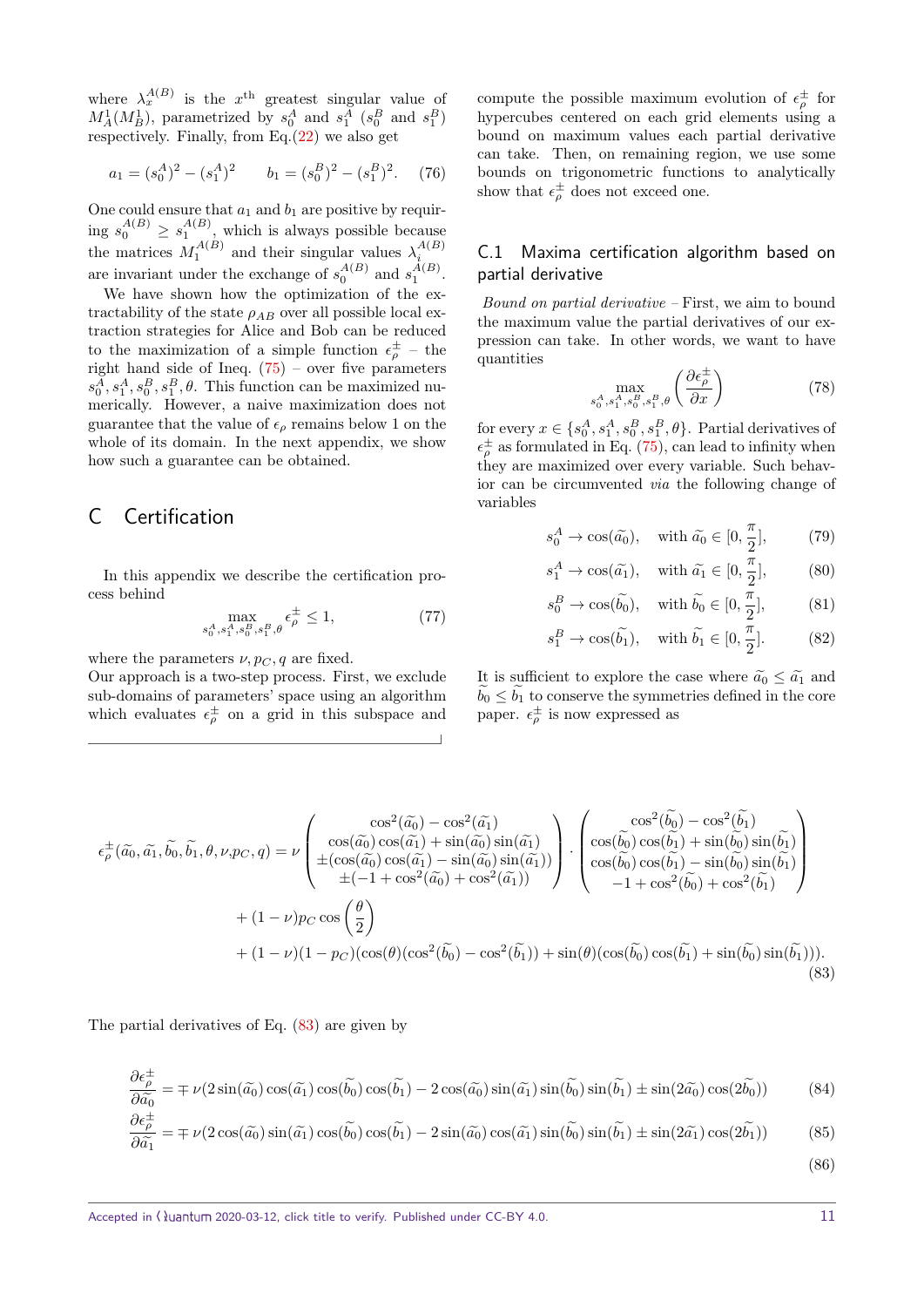$$
\frac{\partial \epsilon_{\rho}^{\pm}}{\partial \tilde{b}_{0}} = \mp \nu (2 \cos(\tilde{a}_{0}) \cos(\tilde{a}_{1}) \sin(\tilde{b}_{0}) \cos(\tilde{b}_{1}) - 2 \sin(\tilde{a}_{0}) \sin(\tilde{a}_{1}) \cos(\tilde{b}_{0}) \sin(\tilde{b}_{1}) \pm \cos(2\tilde{a}_{0}) \sin(2\tilde{b}_{0})) \n+ (\nu - 1)(1 - p_{C}) (\sin(\theta) \sin(\tilde{b}_{0} - \tilde{b}_{1}) + \sin(2\tilde{b}_{0}) \cos(\theta)) \n\frac{\partial \epsilon_{\rho}^{\pm}}{\partial \tilde{b}_{1}} = 2\nu (\pm \sin(\tilde{a}_{0}) \sin(\tilde{a}_{1}) \sin(\tilde{b}_{0}) \cos(\tilde{b}_{1}) - \sin(\tilde{b}_{1}) (\mp \cos(\tilde{a}_{0}) \cos(\tilde{a}_{1}) \cos(\tilde{b}_{0}) + \cos(2\tilde{a}_{1}) \cos(\tilde{b}_{1})) \n+ (\nu - 1)(p_{C} - 1)(\sin(\theta) \sin(\tilde{b}_{0} - \tilde{b}_{1}) + \sin(2\tilde{b}_{1}) \cos(\theta)) \n\frac{\partial \epsilon_{\rho}^{\pm}}{\partial \theta} = (1 - \nu)((1 - p_{C})(\sin(\theta) \sin(\tilde{b}_{0} - \tilde{b}_{1}) \sin(\tilde{b}_{0} + \tilde{b}_{1}) + \cos(\theta) \cos(\tilde{b}_{0} - \tilde{b}_{1})) - p_{C} \frac{\sin(\frac{\theta}{2})}{2}.
$$
\n(89)

To bound above derivatives, we naively set lowest value to negative terms, and maximum value to positive terms, independently of other terms. As an example,

$$
\frac{\partial \epsilon_{\rho}^{+}}{\partial \tilde{a}_{0}} = \nu(-2 \underbrace{\sin(\tilde{a}_{0}) \cos(\tilde{a}_{1}) \cos(\tilde{b}_{0}) \cos(\tilde{b}_{1})}_{\geq 0} + 2 \underbrace{\cos(\tilde{a}_{0}) \sin(\tilde{a}_{1}) \sin(\tilde{b}_{0}) \sin(\tilde{b}_{1})}_{\leq 1} - \underbrace{\sin(2\tilde{a}_{0}) \cos(2\tilde{b}_{0})}_{\geq -1} \leq 3\nu. \tag{90}
$$

Applying this method for all partial derivative we found bounds,

$$
\frac{\partial \epsilon_p^{\pm}}{\partial \widetilde{a_0}}, \frac{\partial \epsilon_p^{\pm}}{\partial \widetilde{a_1}} \le 3\nu
$$
\n
$$
p + p + 1
$$
\n(91)

$$
\frac{\partial \epsilon_{\rho}^{\pm}}{\partial \tilde{b}_0}, \frac{\partial \epsilon_{\rho}^{\pm}}{\partial \tilde{b}_1} \le 3\nu + (1 - p_C)(1 - \nu) \tag{92}
$$

$$
\frac{\partial \epsilon_{\rho}^{\pm}}{\partial \theta} \le (1 - p_C)(1 - \nu). \tag{93}
$$

Thus, we can obtain a bound on the norm of the gradient of  $\epsilon_{\rho}^{\pm}$ , given by,

<span id="page-11-1"></span>
$$
|\nabla \epsilon_{\rho}^{\pm}| \le \sqrt{2(3\nu)^2 + 2(3\nu + (1 - p_C)(1 - \nu))^2 + (1 - p_C)(1 - \nu)^2} = \iota_{\text{sup}}.
$$
\n(94)

This bound sets a limit on how fast  $\epsilon_p^{\pm}$  can change in any direction. It allows one to bound the value of  $\epsilon_p^{\pm}$  on the whole of its domain from a list of values it admits on a finite grid of points.

 $\textit{Certification } algorithm - \textit{We built an algorithm}$ to certify that a Lipschitz continuous function  $-$  a multivariate scalar function  $f : \mathbb{R}^n \to \mathbb{R}$ , with a bounded gradient  $|\nabla f| \leq \iota_{\text{sup}}$  on a close domain of definition  $D \in \mathbb{R}^n$  is bounded by some constant  $\lambda^3$  $\lambda^3$ .

We start by creating a grid on *D* of dimension *n*, where every point  $p \in \mathbb{R}^n$  are separated by an interval  $\Delta = \delta$  in every directions. For each element of the grid *p* we evaluate  $f(p)$ . Since the function *f* is Lipschitz continuous, its value on the whole hypercube with edge length ∆ centered at *p* can not be too different from its value in the center  $f(p)$ . Precisely it is bounded by

$$
f_{\text{max}}(p,\Delta) = f(p) + \frac{\sqrt{n}\Delta}{2} \iota_{\text{sup}}.
$$
 (95)

Therefore,  $f_{\text{max}}(p, \Delta) \leq \lambda$  certifies that the function is bounded by  $\lambda$  on the whole  $\Delta$ -hyper around p, and we can eliminate all such hypercubes from further consideration.

<span id="page-11-0"></span>*<sup>3</sup>*We provide a Python implementation of our algorithm at <https://gitlab.com/plut0n/bcert>

For every point with  $f_{\text{max}}(p, \Delta) > \lambda$ , we call the algorithm recursively. The domain this time is the hyper-cube centered at *p*, on which we create a smaller grid of step  $\Delta = \delta/2$ . We generate new points  $p'$ around *p* by creating points at a distance  $\frac{\sqrt{n}\Delta}{2}$  $rac{n\Delta}{2}$  of p using, √

$$
p' = p + \frac{\sqrt{n}\Delta}{2}d \quad \forall d \in \mathcal{D},\tag{96}
$$

where D is the set of vertices of the *n*-dimensional hypercube centered on 0 and of size 2, i.e. every diagonals of the hypercube. This process might generate some points  $p'$  outside of the domain  $D$ , we thus exclude such generated point. We then repeat the above process for every thus generated new point. The algorithm converges if there is a finite gap *G* between the maximum of f on  $D$  and the constant  $\lambda$ 

$$
\sup_D f \le \lambda - G. \tag{97}
$$

The minimal possible required grid step needed for convergence is then given by  $\Delta = \frac{2G}{\iota_{\sup}}\sqrt{n}$ . Parallelization of such an algorithm can be implemented since every hypercubes are independent of each other. A sketch of the algorithm for a function  $f : \mathbb{R} \to \mathbb{R}$  is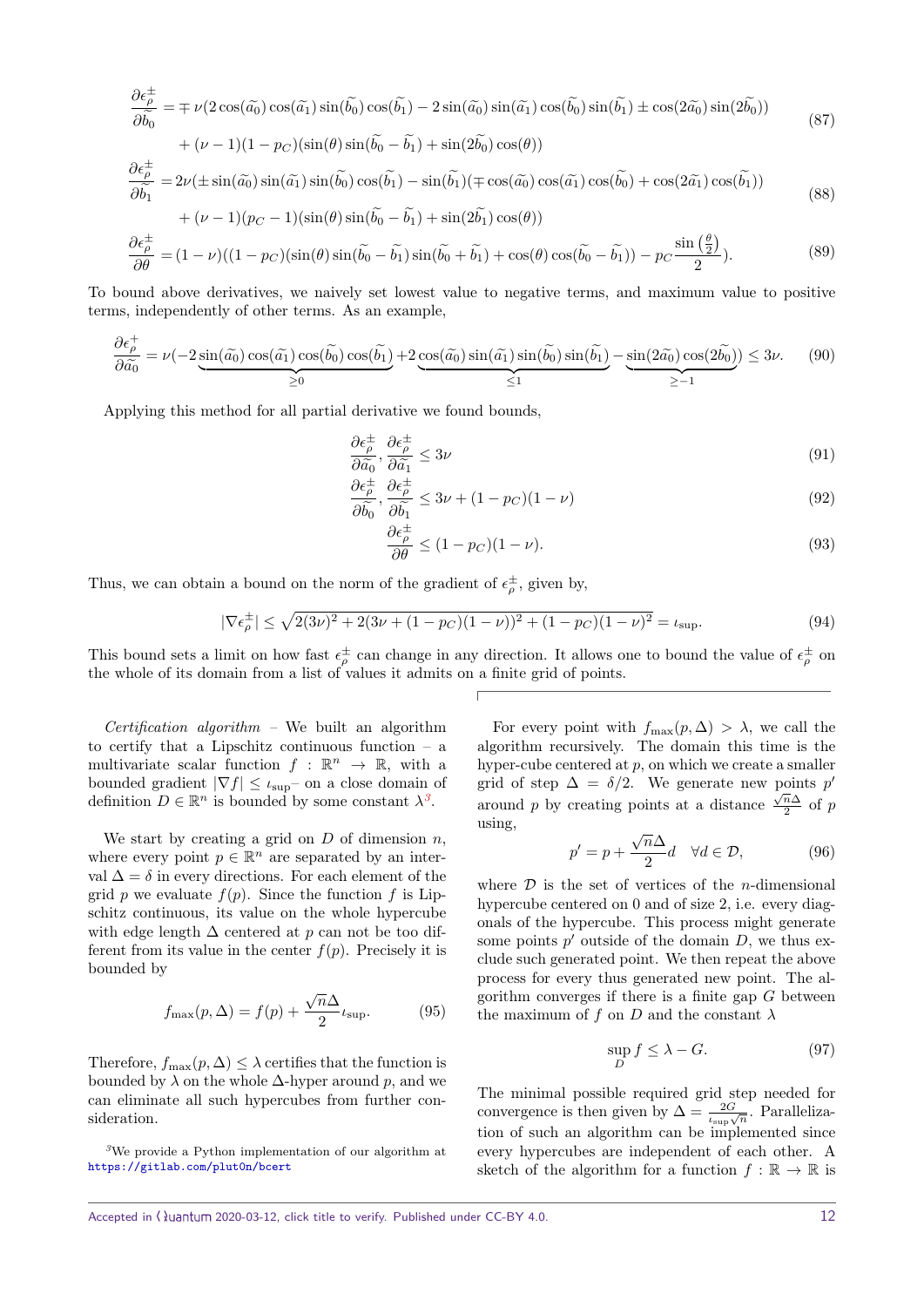$$
\frac{\partial}{\partial t} + \frac{\partial}{\partial t} + \frac{\partial}{\partial t} + \frac{\partial}{\partial t} + \frac{\partial}{\partial t} + \frac{\partial}{\partial t} + \frac{\partial}{\partial t} + \frac{\partial}{\partial t} + \frac{\partial}{\partial t} \frac{\partial}{\partial t} + \frac{\partial}{\partial t} \frac{\partial}{\partial t} + \frac{\partial}{\partial t} \frac{\partial}{\partial t} + \frac{\partial}{\partial t} \frac{\partial}{\partial t} + \frac{\partial}{\partial t} \frac{\partial}{\partial t} + \frac{\partial}{\partial t} \frac{\partial}{\partial t} + \frac{\partial}{\partial t} \frac{\partial}{\partial t} + \frac{\partial}{\partial t} \frac{\partial}{\partial t} + \frac{\partial}{\partial t} \frac{\partial}{\partial t} + \frac{\partial}{\partial t} \frac{\partial}{\partial t} + \frac{\partial}{\partial t} \frac{\partial}{\partial t} \frac{\partial}{\partial t} + \frac{\partial}{\partial t} \frac{\partial}{\partial t} \frac{\partial}{\partial t} + \frac{\partial}{\partial t} \frac{\partial}{\partial t} \frac{\partial}{\partial t} + \frac{\partial}{\partial t} \frac{\partial}{\partial t} \frac{\partial}{\partial t} + \frac{\partial}{\partial t} \frac{\partial}{\partial t} \frac{\partial}{\partial t} \frac{\partial}{\partial t} + \frac{\partial}{\partial t} \frac{\partial}{\partial t} \frac{\partial}{\partial t} \frac{\partial}{\partial t} + \frac{\partial}{\partial t} \frac{\partial}{\partial t} \frac{\partial}{\partial t} \frac{\partial}{\partial t} + \frac{\partial}{\partial t} \frac{\partial}{\partial t} \frac{\partial}{\partial t} \frac{\partial}{\partial t} + \frac{\partial}{\partial t} \frac{\partial}{\partial t} \frac{\partial}{\partial t} \frac{\partial}{\partial t} + \frac{\partial}{\partial t} \frac{\partial}{\partial t} \frac{\partial}{\partial t} \frac{\partial}{\partial t} \frac{\partial}{\partial t} + \frac{\partial}{\partial t} \frac{\partial}{\partial t} \frac{\partial}{\partial t} \frac{\partial}{\partial t} \frac{\partial}{\partial t} + \frac{\partial}{\partial t} \frac{\partial}{\partial t} \frac{\partial}{\partial t} \frac{\partial}{\partial t} \frac{\partial}{\partial t} + \frac{\partial}{\partial t} \frac{\partial}{\partial t} \frac{\partial}{\partial t} \frac{\partial}{\partial t} \frac{\partial}{\partial t} \frac{\partial}{\partial t} \
$$

<span id="page-12-1"></span>Figure 2: A schematic representation of the recursive part of the algorithm certifying an upperbound *λ* of a 1-dimensional (*n* = 1) scalar function with bounded gradient *ι*sup, on an initial grid interval of *δ*.

depicted in Fig. [2.](#page-12-1)

To ensure that the extractability of the state *ρAB* we constructed does not exceed 1*/*2 we applied the algorithm on the function

$$
f(x, \nu, p_C, \theta) = \max(\epsilon_{\rho}^+(x, \nu, p_C, q), \epsilon_{\rho}^-(x, \nu, p_C, q))
$$
\n(98)

where

$$
x = (\widetilde{a_0}, \widetilde{a_1}, \widetilde{b_0}, \widetilde{b_1}, \theta) \in D = [0, \frac{\pi}{2}] \times \cdots \times [0, \frac{\pi}{2}], (99)
$$

 $\epsilon_{\rho}^{\pm}$  are the functions defined in Eq. [\(83\)](#page-10-0) and  $(\nu, p_C, q)$ 

The expression of  $\epsilon_{\rho}^{\pm}$  for  $\theta = 0$ , reads

are fixed to the values given in Eq. [\(34\)](#page-5-2). The bound to guarantee is set to  $\lambda = 1$ . We used Eq. [\(94\)](#page-11-1) for the bound on the gradient. We ran this algorithm on the whole domain of definition *D* of *f* with the exception of a small hypercube  $C_{\mathrm{ex}}$  with edge size  $\frac{\pi}{16}$  containing the point  $x_{\text{exc}} = (0, \frac{\pi}{2}, 0, \frac{\pi}{2}, 0)$  as a vertex. The region  $C_{\text{ex}}$  is excluded because the function  $f(x_{\text{exc}}) = 1$  saturates the bound and the algorithm would not converge on its neighbourhood. As explained in the main text  $x_{\text{exc}}$  corresponds to the extraction strategy where Alice and Bob discard  $\rho_{AB}$  and prepare a product state whose fidelity with the singled is exactly one half.

Our algorithm did stop on the domain  $D \setminus C_{\text{ex}}$ . Hence, we certified that the extracted fidelity of our example state  $\rho_{AB}$  never exceeds  $1/2$  for most maps. We then need to prove that it is also the case on the remaining hypercube  $C_{\text{ex}}$  of side  $\frac{\pi}{16}$  with an extremal vertex  $x_{\text{exc}}$ .

### <span id="page-12-0"></span>C.2 Analytical proof on the remaining subspace

The remaining hypercube  $C_{\text{ex}}$  containing  $x_{\text{exc}}$  is defined by

$$
\widetilde{a_0}, \widetilde{b_0}, \theta \in [0, \frac{\pi}{16}], \tag{100}
$$

<span id="page-12-2"></span>
$$
\widetilde{a_1}, \widetilde{b_1} \in \left[\frac{\pi}{2} - \frac{\pi}{16}, \frac{\pi}{2}\right].\tag{101}
$$

In this section we provide a proof that  $\epsilon_{\rho}^{\pm}$  achieves its maximum value 1 in  $x_{\text{exc}}$ .

$$
\epsilon_{\rho}^{\pm} = \nu \begin{pmatrix}\n\cos^2(\tilde{a}_0) - \cos^2(\tilde{a}_1) \\
\cos(\tilde{a}_0) \cos(\tilde{a}_1) + \sin(\tilde{a}_0) \sin(\tilde{a}_1) \\
\pm (\cos(\tilde{a}_0) \cos(\tilde{a}_1) - \sin(\tilde{a}_0) \sin(\tilde{a}_1)) \\
\pm (-1 + \cos^2(\tilde{a}_0) + \cos^2(\tilde{a}_1))\n\end{pmatrix} \cdot \begin{pmatrix}\n\cos^2(\tilde{b}_0) - \cos^2(\tilde{b}_1) \\
\cos(\tilde{b}_0) \cos(\tilde{b}_1) + \sin(\tilde{b}_0) \sin(\tilde{b}_1) \\
\cos(\tilde{b}_0) \cos(\tilde{b}_1) - \sin(\tilde{b}_0) \sin(\tilde{b}_1) \\
- 1 + \cos^2(\tilde{b}_0) + \cos^2(\tilde{b}_1)\n\end{pmatrix} + (1 - \nu)(p_C \cos(\frac{\theta}{2}) + (1 - p_C)(\cos(\theta)(\cos(\tilde{b}_0)^2 - \cos(\tilde{b}_1)^2)) + \sin(\theta)(\cos(\tilde{a}_0) \cos(\tilde{a}_1) + \sin(\tilde{a}_0) \sin(\tilde{a}_1))).\n(102)
$$

By introducing a new parametrisation,

$$
\mu_a = \frac{\pi}{2} - (\tilde{a}_1 + \tilde{a}_0) \qquad \mu_b = \frac{\pi}{2} - (\tilde{b}_1 + \tilde{b}_0) \tag{103}
$$

$$
\delta_a = \frac{\pi}{2} - (\tilde{a}_1 - \tilde{a}_0) \qquad \qquad \delta_b = \frac{\pi}{2} - (\tilde{b}_1 - \tilde{b}_0) \qquad (104)
$$

with  $\delta \in [0, \frac{\pi}{4}]$  and  $\mu \in [-\frac{\pi}{8}, +\frac{\pi}{8}]$ , allows one to rewrite Eq. [\(102\)](#page-12-2) as

$$
\epsilon_{\rho}^{\pm} = \nu \begin{pmatrix} \cos(\delta_a) \cos(\mu_a) \\ \sin(\delta_a) \\ \pm \sin(\mu_a) \\ \pm \sin(\delta_a) \sin(\mu_a) \end{pmatrix} \cdot \begin{pmatrix} \cos(\delta_b) \cos(\mu_b) \\ \sin(\delta_b) \\ \sin(\delta_b) \sin(\mu_b) \end{pmatrix}
$$
  
+  $(1 - \nu)(p_C \cos(\frac{\theta}{2}) + (1 - p_C)(\cos(\theta) \cos(\delta_b) \cos(\mu_b) + \sin(\theta) \sin(\delta_b))).$  (105)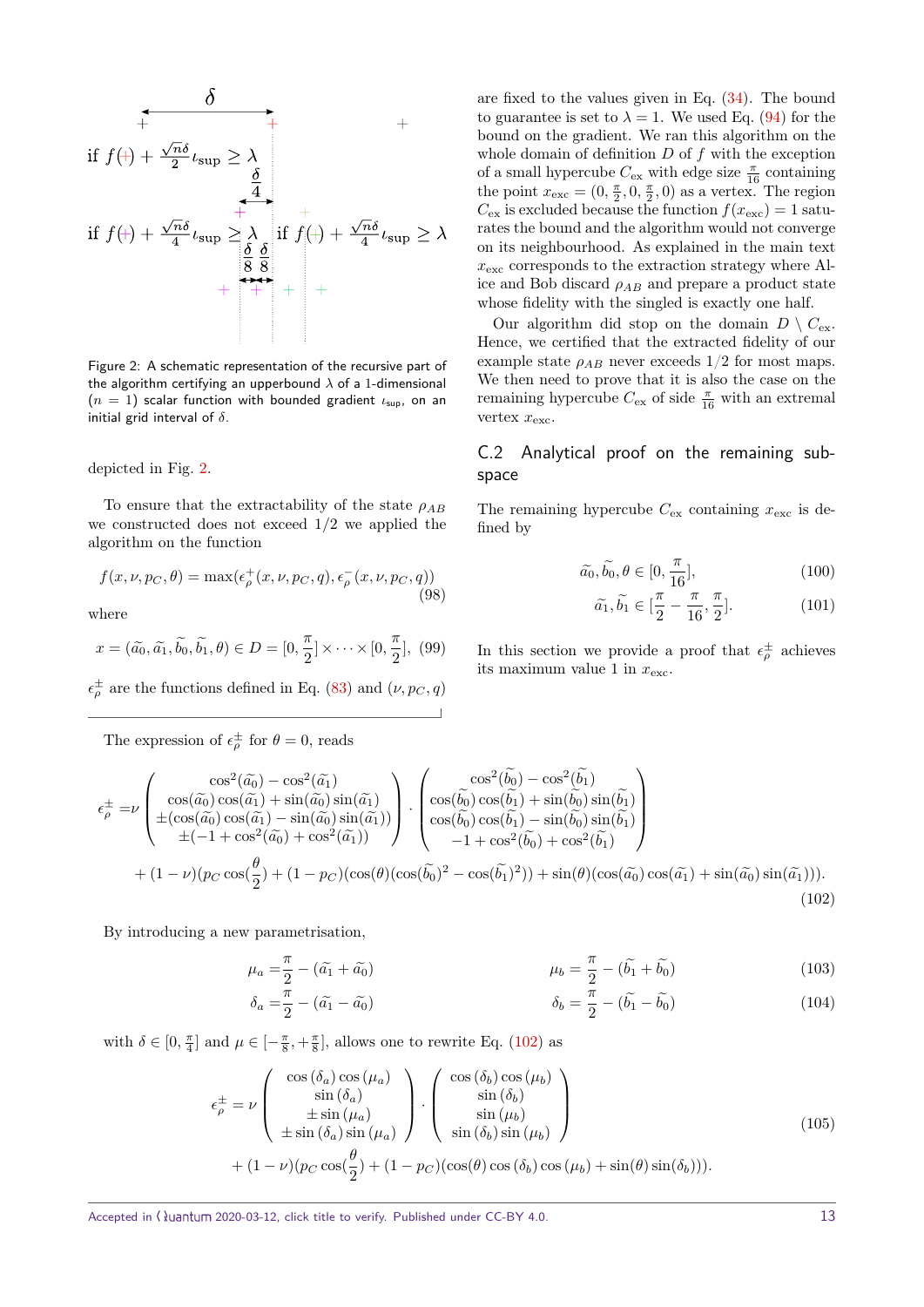As the two branches of the function  $\epsilon_p^{\pm}$  can be mapped into each other with  $\mu_a \to -\mu_a$  it is sufficient to consider the branch with the plus sign. In addition, since  $\epsilon_{\rho}^+$  is maximized when all the trigonometric functions are positive we can restrict  $\mu_{a(b)} \in [0, \frac{\pi}{8}]$  without loss of generality.

With the help of the identities

$$
\cos\left(\delta_a\right)\cos\left(\mu_a\right)\cos\left(\delta_b\right)\cos\left(\mu_b\right) + \sin\left(\delta_a\right)\sin\left(\mu_a\right)\sin\left(\delta_b\right)\sin\left(\mu_b\right) \n= \frac{1}{2}\cos(\delta_a + \mu_a)\cos(\delta_b + \mu_b) + \frac{1}{2}\cos(\delta_a - \mu_a)\cos(\delta_b - \mu_b)
$$
\n(106)

and

$$
\cos(\theta)\cos(\delta_b)\cos(\mu_b) = \frac{\cos(\theta)}{2}(\cos(\delta_b - \mu_b) + \cos(\delta_b + \mu_b))
$$
\n(107)

we rewrite  $\epsilon_{\rho}^{+}$  as

$$
\epsilon_{\rho}^{+} = \frac{\nu}{2} \cos(\delta_{a} + \mu_{a}) \cos(\delta_{b} + \mu_{b}) + \frac{\nu}{2} \cos(\delta_{a} - \mu_{a}) \cos(\delta_{b} - \mu_{b}) + (1 - \nu)p_{C} \cos(\frac{\theta}{2}) \n+ \nu \sin(\delta_{a}) \sin(\delta_{b}) + \nu \sin(\mu_{a}) \sin(\mu_{b}) \n+ (1 - \nu)(1 - p_{C}) (\frac{\cos(\theta)}{2} (\cos(\delta_{b} - \mu_{b}) + \cos(\delta_{b} + \mu_{b})) + \sin(\theta) \sin(\delta_{b})).
$$
\n(108)

Next we upper-bound the sines in the expression above with

$$
\sin(x) \le x \qquad \text{for} \quad x \ge 0. \tag{109}
$$

While for the cosines we use the inequality

$$
\cos(x) \le 1 - \frac{1 - \cos(\Omega)}{\Omega^2} x^2 \quad \text{for} \quad x \in [0, \Omega],\tag{110}
$$

and the less trivial one (cf. App. [C.3\)](#page-14-0)

$$
\cos(x)\cos(y) \le 1 - \frac{\sin^2(\Omega)}{2\Omega^2}(x^2 + y^2) \qquad \text{for} \quad (x, y) \in [0, \Omega] \times [0, \Omega], \tag{111}
$$

valid for  $\Omega \leq \pi$ . This last expression allows us to bound the terms

$$
\cos(\delta_a + \mu_a) \cos(\delta_b + \mu_b) \le 1 - C_1((\delta_a + \mu_a)^2 + (\delta_b + \mu_b)^2)
$$
  
\n
$$
\cos(\delta_a - \mu_a) \cos(\delta_b - \mu_b) \le 1 - C_2((\delta_a - \mu_a)^2 + (\delta_b - \mu_b)^2)
$$
  
\n
$$
\cos(\delta_a) \cos(\mu_b) \le 1 - C_2(\delta_b^2 + \mu_b^2)
$$
  
\n
$$
\frac{\cos(\theta)}{2} (\cos(\delta_b - \mu_b) + \cos(\delta_b + \mu_b)) \le 1 - \frac{1}{2}(C_2(\theta^2 + (\delta_b - \mu_b)^2) + C_1(\theta^2 + (\delta_b + \mu_b)^2))
$$
\n(112)

with  $C_1 = \frac{\sin^2(\frac{3\pi}{16})}{2(\frac{3\pi}{16})^2}$  and  $C_2 = \frac{\sin^2(\frac{\pi}{8})}{2(\frac{\pi}{8})^2}$ . Plugging all the inequalities in our objective function gives

$$
\epsilon_{\rho}^{+} \leq \nu (1 - \frac{C_{1}}{2}((\delta_{a} + \mu_{a})^{2} + (\delta_{b} + \mu_{b})^{2}) - \frac{C_{2}}{2}((\delta_{a} - \mu_{a})^{2} + (\delta_{b} - \mu_{b})^{2}) + \delta_{a}\delta_{b} + \mu_{a}\mu_{b})
$$
  
+  $(1 - \nu)(p_{C}(1 - C_{3}\left(\frac{\theta}{2}\right)^{2}) + (1 - p_{C})(1 - \frac{1}{2}(C_{2}(\theta^{2} + (\delta_{b} - \mu_{b})^{2}) + C_{1}(\theta^{2} + (\delta_{b} + \mu_{b})^{2})) + \theta\delta_{b})$  (113)  
=  $1 + \mathbf{r}^{T}T\mathbf{r}$ 

with  $C_3 = \frac{1-\cos(\frac{\pi}{32})}{(\pi)^2}$  $\frac{1}{\left(\frac{\pi}{32}\right)^2}$ ,  $\mathbf{r} = (\mu_a \mu_b \delta_a \delta_b, \theta)$  and

$$
T = \begin{pmatrix} -\nu(C_1 + C_2) & \nu & \nu(C_2 - C_1) & 0 & 0 \\ \nu & -(C_1 + C_2)(1 - (1 - \nu)p_C) & 0 & (C_2 - C_1)(1 - (1 - \nu)p_C) & 0 \\ \nu(C_2 - C_1) & 0 & -\nu(C_1 + C_2) & \nu & 0 \\ 0 & (C_2 - C_1)(1 - (1 - \nu)p_C) & \nu & -(C_1 + C_2)(1 - (1 - \nu)p_C) & (1 - \nu)(1 - p_C) \\ 0 & 0 & 0 & (1 - \nu)(1 - p_C) & \frac{1}{2}(1 - \nu)((C_1 + C_2)(2p_C - 2)) \\ -C_3 p_C \end{pmatrix}.
$$